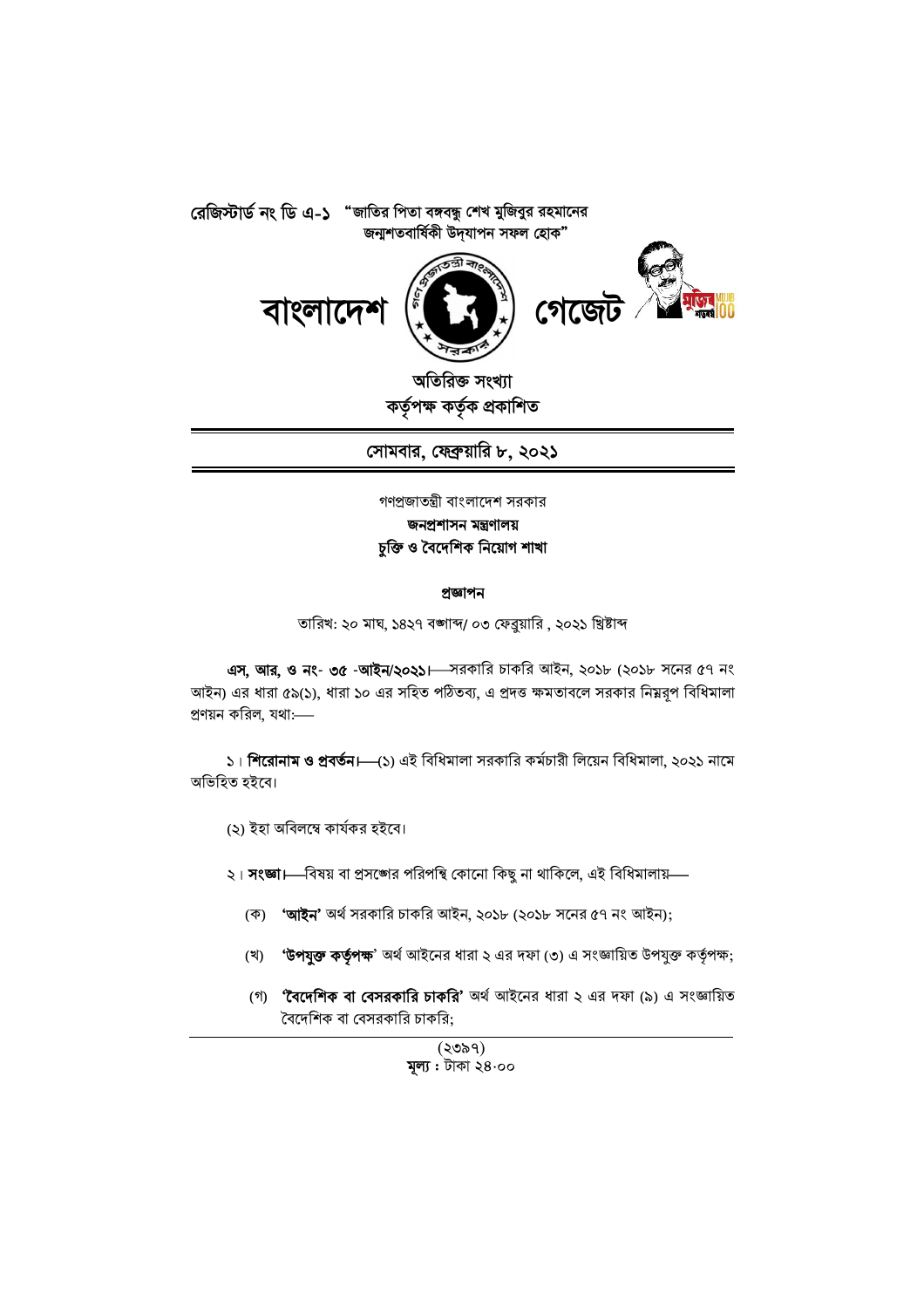- **'লিয়েন'** অর্থ আইনের এর ধারা (২) এর দফা (১২) তে সংজ্ঞায়িত লিয়েন; (ঘৃ)
- (ঙ) **'লিয়েন সংরক্ষণ'** অর্থ লিয়েন স্থগিত না করা হইলে অথবা লিয়েন স্থানান্তরিত না হইলে, কোনো স্থায়ী পদে স্থায়ীভাবে অধিষ্ঠিত একজন সরকারি কর্মচারী কর্তৃক নিয়বর্ণিত ক্ষেত্রে লিয়েন সংরক্ষণ, যথা:-
	- (অ) স্থায়ী পদের দায়িত্ব পালনরত অবস্থায়;
	- (আ) ফরেন সার্ভিসে চাকরিরত অবস্থায়;
	- (ই) অস্থায়ী পদে অধিষ্ঠিত থাকিবার সময়:
	- (ঈ) অন্য পদে অফিসিয়েটিংকালে;
	- (উ) যোগদানকালে;
	- (উ) ছুটি ভোগরত অবস্থায়; এবং
	- (ঋ) সাময়িক বরখান্ত থাকিবার সময়; এবং
- (চ) **'সরকারি কর্মচারী'** অর্থ আইনের ধারা (২) এর দফা (১৬) এ সংজ্ঞায়িত কোনো কর্মচারী।

৩। **বৈদেশিক বা বেসরকারি চাকরির প্রার্থিতা নিয়ন্ত্রণ, ইত্যাদি।—্(**১) অর্থনৈতিক সম্পর্ক বিভাগ এবং প্রবাসী কল্যাণ ও বৈদেশিক কর্মসংস্থান মন্ত্রণালয় যে কোনো দেশ বা সংস্থার সহিত সম্পাদিত দ্বি-পাক্ষিক চুক্তির বা ব্যবস্থার অধীন বৈদেশিক চাকরির প্রার্থিতা নিয়ন্ত্রণ করিবে এবং উক্ত বিষয়ে জনপ্রশাসন মন্ত্রণালয়ে সুপারিশ প্রেরণ করিবে এবং জনপ্রশাসন মন্ত্রণালয়ের দায়িত্ব হইবে উক্ত সুপারিশ বাস্তবায়ন করা।

(২) জনপ্রশাসন মন্ত্রণালয় জাতিসংঘ ও ইহার অঙ্গ সংগঠনসমূহ এবং অন্যান্য আন্তর্জাতিক ও আঞ্চলিক সংস্থায় চাকরির প্রার্থিতা নিয়ন্ত্রণ করিবে।

(৩) উপ-বিধি (১) ও (২) এর অধীন বর্ণিত চাকরি ব্যতীত অন্যান্য সকল বৈদেশিক বা বেসরকারি চাকরির প্রার্থিতা চাকরি নিয়ন্ত্রণকারী মন্ত্রণালয় বা বিভাগ নিয়ন্ত্রণ করিবে।

৪। **লিয়েন অর্জন ও বিলুপ্ত।** একজন সরকারি কর্মচারী কোনো স্থায়ী পদে নিয়মিতভাবে নিয়োজিত হইলে, ঐ পদে তাহার লিয়েন অর্জিত হইবে এবং অন্য কোনো পদে পূর্বে অর্জিত লিয়েন বিলুপ্ত হইবে।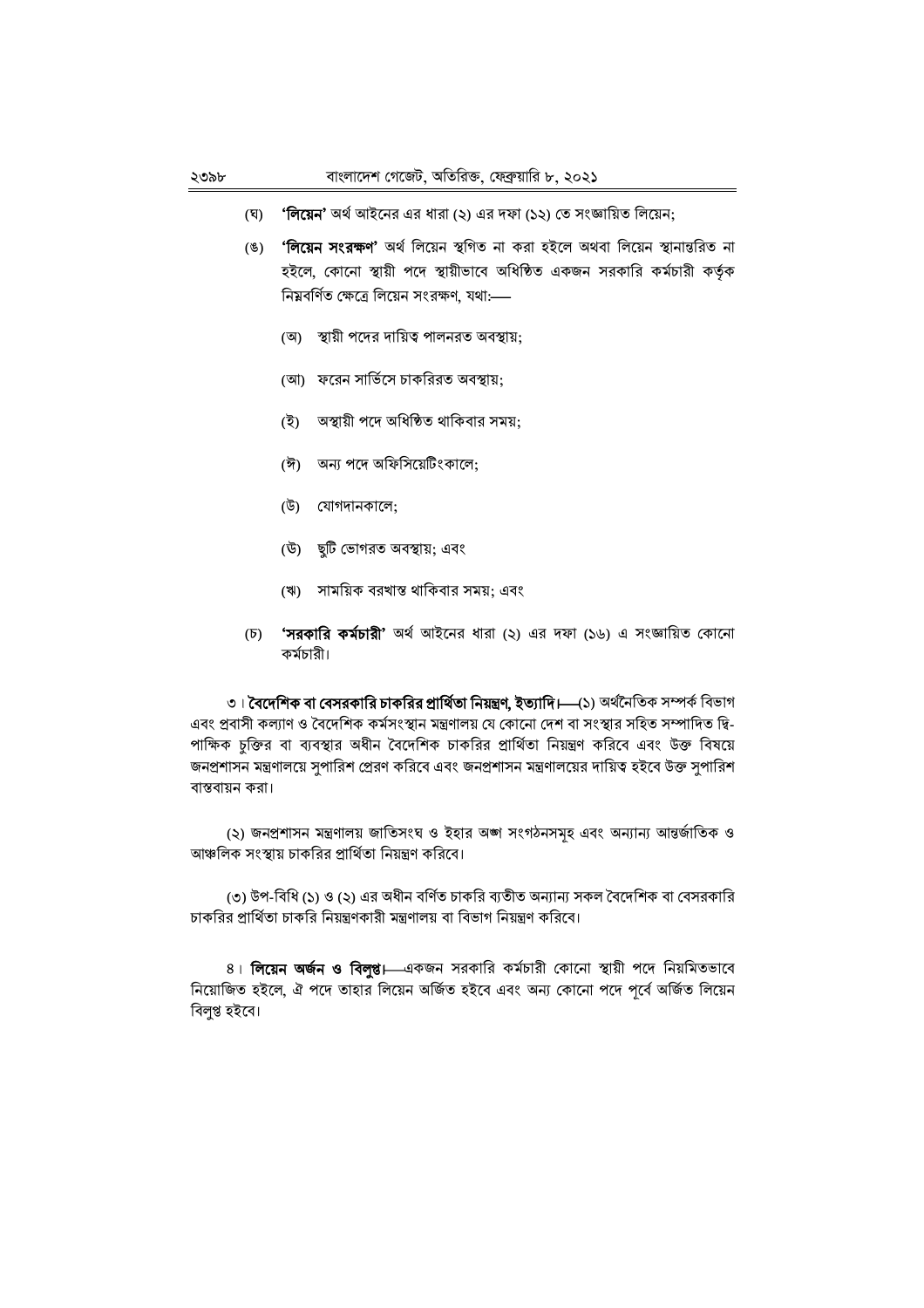৫। শন্য পদের তথ্য প্রদান। পররাষ্ট্র মন্ত্রণালয় এবং বিভিন্ন দেশে অবস্থিত বাংলাদেশের মিশনসমূহ—

- (ক) বৈদেশিক বা বেসরকারি চাকরির সুযোগ বা শূন্য পদ সম্পর্কে তথ্য সংগ্রহ করিয়া জনপ্রশাসন মন্ত্রণালয়ে প্রেরণ করিবে: এবং
- (খ) কোনো দেশ বা সংস্থা ও বাংলাদেশের মধ্যে সম্পাদিত দ্বিপাক্ষিক চুক্তি অথবা বহুপাক্ষিক চুক্তি বা ব্যবস্থার আওতায় শূন্য পদ বা চাকরি সুযোগের তথ্য সংগ্রহ করিয়া প্ৰবাসী কল্যাণ ও বৈদেশিক কৰ্মসংস্থান মন্ত্ৰণালয় বা, ক্ষেত্ৰমত, অৰ্থনৈতিক সম্পৰ্ক বিভাগে প্রেরণ করিবে।

৬। **চাকরি সম্পর্কিত তথ্য প্রচার।** জনপ্রশাসন মন্ত্রণালয়, প্রবাসী কল্যাণ ও বৈদেশিক কর্মসংস্থান মন্ত্রণালয় এবং অর্থনৈতিক সম্পর্ক বিভাগ বৈদেশিক বা বেসরকারি চাকরি সম্পর্কিত তথা প্রিন্ট ও ইলেকট্রনিক মিডিয়া, ওয়েবসাইট এবং অন্যান্য মাধ্যমে দ্রুত ও কার্যকরভাবে প্রচারের ব্যবস্থা করিবে।

৭। আবেদনপত্র আহ্বান, মনোনয়ন ও নিয়ন্ত্রণ। প্রবাসী কল্যাণ ও বৈদেশিক কর্মসংস্থান মন্ত্রণালয় এবং অর্থনৈতিক সম্পর্ক বিভাগ উহাদের অধীন বৈদেশিক বা বেসরকারি চাকরিসমৃহের জন্য আবেদনপত্র আহ্বান, মনোনয়ন, নিয়ন্ত্রণ, ইত্যাদি বিষয়ক নীতি বা পদ্ধতি গ্রহণ এবং বাস্তবায়ন করিবে।

৮। **আবেদনপত্র দাখিল, ইত্যাদি।** বৈদেশিক বা বেসরকারি চাকরির বিষয়ে সরকারি কর্মচারীদের ক্ষেত্রে নিম্নবর্ণিত বিষয়সমহ অনুসরণ করিতে হইবে, যথা:—

(ক) যে কোনো সংস্থা বা প্রতিষ্ঠান কর্তৃক প্রচারকৃত অথবা অন্যভাবে প্রাপ্ত তথ্যের ভিত্তিতে কোনো সরকারি কর্মচারী যে কোনো বৈদেশিক বা বেসরকারি চাকরির জন্য সরাসরি সংশ্লিষ্ট সরকার বা সংস্থায় আবেদন করিতে পারিবেন:

তবে শর্ত থাকে যে, তিনি তাহার দরখাস্তের কপি অবিলম্বে স্বীয় চাকরি নিয়ন্নণকারী মন্নণালয় বা বিভাগের অবগতির জন্য প্রেরণ করিবেন:

আরো শর্ত থাকে যে, বাংলাদেশে অবস্থিত বৈদেশিক কূটনৈতিক মিশনে চাকরির আবেদনের ক্ষেত্রে সরকারের পর্বানুমোদন গ্রহণ করিতে হইবে;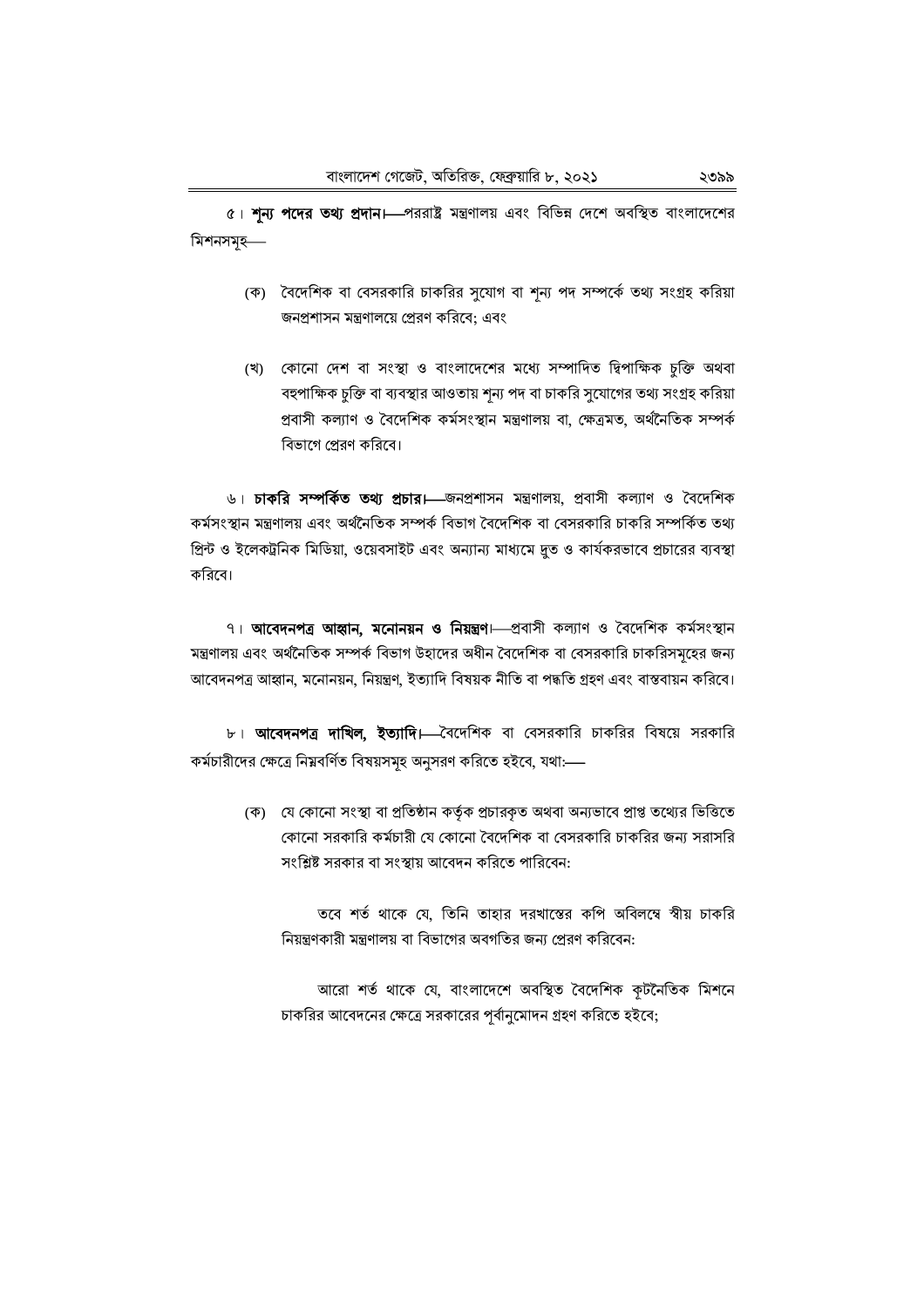বিদেশে কোনো রাষ্ট্রীয় বা সুপ্রতিষ্ঠিত বেসরকারি বা আন্তর্জাতিক প্রতিষ্ঠান বা সংস্থায়, (খ) দেশে বা বিদেশে অবস্থিত জাতিসংঘ ও বহুজাতিক সংস্থা অথবা এইরূপ সংস্থা কর্তৃক সরাসরি বাস্তবায়িত প্রকল্পসমূহ, বিদেশি অথবা বিদেশি সাহায্যপুষ্ট বেসরকারি সংস্থা (এন.জি.ও.), সরকারের অংশীদার বা মালিকানাধীন লিমিটেড কোম্পানি, সরকারের আৰ্থিক সংশ্লেষ রহিয়াছে এইরূপ প্রতিষ্ঠান, সংবিধিবদ্ধ সংস্থা, অনুমোদিত বিশ্ববিদ্যালয় এবং পাবলিক-প্রাইভেট পার্টনারশিপে কোনো মন্ত্রণালয় বা সংস্থা কর্তৃক বাস্তবায়িত বা পরিচালিত কোনো প্রকল্প বা কর্মসূচিতে কোনো পদের জন্য আবেদন করিবার ক্ষেত্রে সরকারের অনুমোদনের প্রয়োজন হইবে না:

তবে শর্ত থাকে যে, এইরূপ ক্ষেত্রে চাকরি নিয়ন্ত্রণকারী মন্ত্রণালয় বা বিভাগকে আবেদন করিবার বিষয়টি অবহিত করিতে হইবে;

- বাংলাদেশ সরকারের মাধ্যমে দরখাস্ত প্রেরণের জন্য বিদেশি রাষ্ট্রের বা সংস্থার চাহিদা  $($ গী বা নির্দেশনা থাকিলে প্রার্থী স্বীয় চাকরি নিয়ন্ত্রণকারী মন্ত্রণালয় বা বিভাগের মাধ্যমে আবেদন করিবেন;
- (ঘ) চাকরি নিয়ন্ত্রণকারী মন্ত্রণালয় বা বিভাগে অগ্রায়নের জন্য প্রাপ্ত উপযুক্ত দরখান্তসমূহ সংশ্লিষ্ট প্রশাসনিক মন্ত্রণালয় বা বিভাগের সচিবের অনুমোদনক্রমে চাকরি নিয়ন্ত্রণকারী মন্ত্রণালয় বা বিভাগে অগ্রবর্তী করিতে হইবে;
- (ঙ) কোনো সরকারি কর্মচারী তাহার আবেদনের অনুলিপি বাংলাদেশ সরকারের পররাষ্ট্র মন্ত্রণালয়ের মহাপরিচালক (প্রশাসন) এবং সংশ্লিষ্ট দেশে অবস্থিত বাংলাদেশ দূতাবাসে প্রেরণ করিয়া আবেদনকৃত চাকরি প্রাপ্তিতে প্রয়োজনীয় সহায়তা প্রদানের জন্য অনুরোধ করিতে পারিবেন: এবং
- (চ) জাতিসংঘ, উহার অঙ্গ সংগঠন বা অন্য কোনো আন্তর্জাতিক বা আঞ্চলিক সংস্থায় উচ্চপর্যায়ের যে সকল প্রশাসনিক পদের জন্য বাংলাদেশ সরকারের সমর্থনের প্রয়োজন হয়, সেই সকল ক্ষেত্রে প্রার্থীগণ তাহাদের চাকরি নিয়ন্ত্রণকারী মন্ত্রণালয় বা বিভাগের মাধ্যমে জনপ্রশাসন মন্ত্রণালয়ে আবেদন করিবেন এবং জনপ্রশাসন মন্ত্রণালয় প্রার্থীগণের একটি তালিকা প্রস্তুত করিয়া তাহাদের মধ্যে হইতে ১ (এক) জনকে মনোনয়নের জন্য প্রধানমন্ত্রীর নিকট প্রস্তাব উপস্থাপন করিবে এবং প্রধানমন্ত্রী কর্তৃক মনোনয়ন প্রদানের পর পররাষ্ট্র মন্ত্রণালয় বা অর্থনৈতিক সম্পর্ক বিভাগ উক্ত প্রার্থীর নিয়োগের বা নির্বাচনের জন্য প্রয়োজনীয় কার্যক্রম গ্রহণ করিবে।

৯। **চূড়ান্তভাবে নির্বাচনের পর অনুসরণীয় পদ্ধতি।-** (১) চূড়ান্তভাবে নির্বাচিত সরকারি কর্মচারীগণ বাংলাদেশের চাকরির শূন্য পদে লিয়েন সংরক্ষণের অভিপ্রায় ব্যক্ত করিলে যথাযথ উপযুক্ত কর্তৃপক্ষ উহা প্রশাসনিক মন্ত্রণালয়ের মাধ্যমে চাকরি নিয়ন্ত্রণকারী মন্ত্রণালয় বা বিভাগে প্রেরণ করিবে।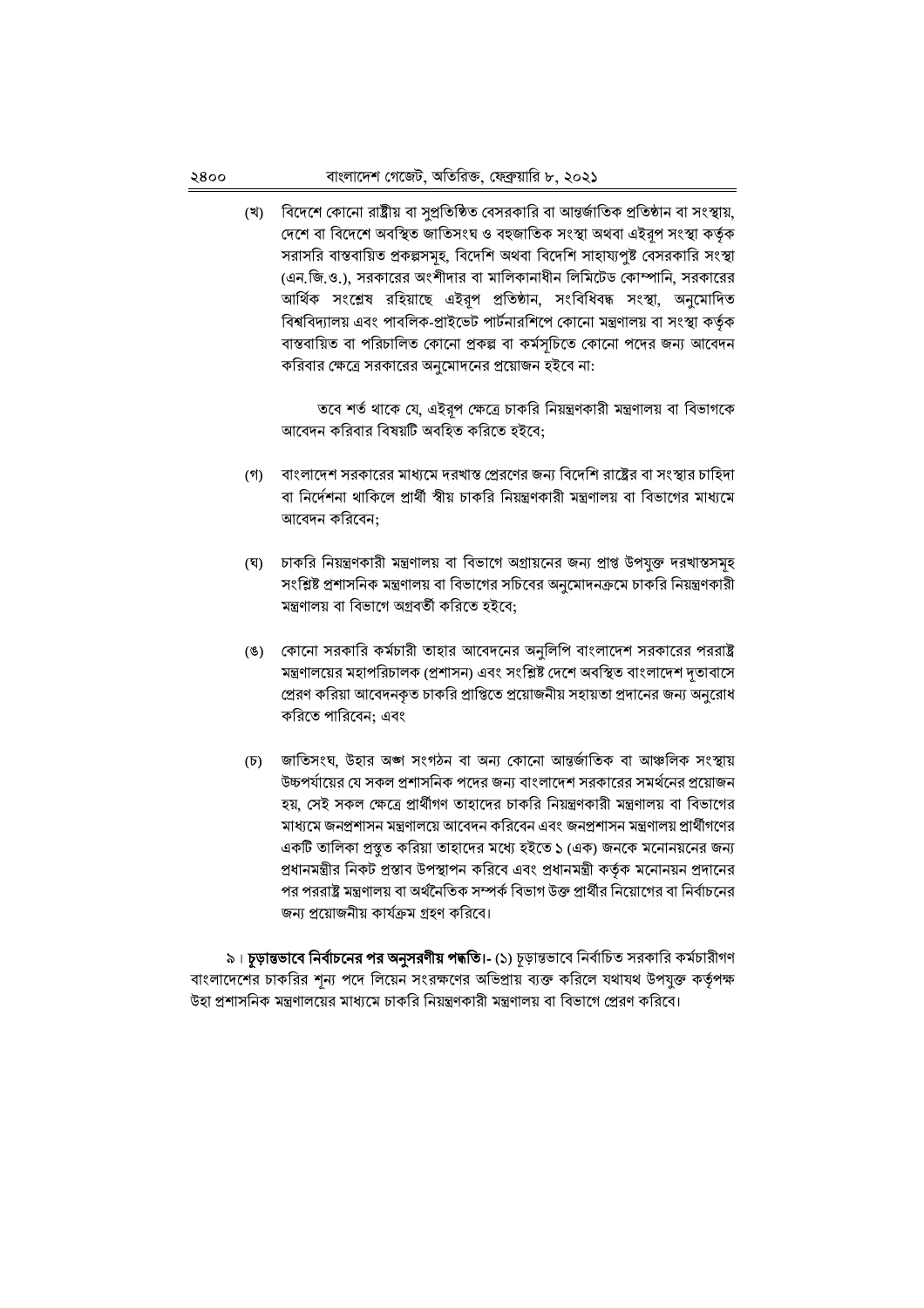(২) চাকরি নিয়ন্ত্রণকারী মন্ত্রণালয় বা বিভাগ Rules of Business, 1996 অনুসারে যে সকল সরকারি কর্মচারীর নিয়োগ বা বদলির প্রস্তাব প্রধানমন্ত্রীর নিকট প্রেরণ করিতে হয় সেই সকল কর্মকর্তার ক্ষেত্রে প্রধানমন্ত্রীর এবং অন্যান্যদের ক্ষেত্রে সংশ্লিষ্ট মন্ত্রণালয় বা বিভাগের দায়িত্ব প্রাপ্ত মন্ত্রীর অনুমোদনক্রমে ফরম-ঘ অনুযায়ী লিয়েনসহ বৈদেশিক বা বেসরকারি চাকরির অনুমতি প্রদান করিবে।

(৩) উপ-বিধি (২) এর অধীন অনুমতি প্রদানের ক্ষেত্রে স্বরাষ্ট্র মন্ত্রণালয়ের সংশ্লিষ্ট বিভাগের কোনো অনাপত্তির প্রয়োজন হইবে না।

(৪) যদি কোনো সরকারি কর্মচারীর লিয়েন সংরক্ষণ করিবার আগ্রহ না থাকে অথবা চাকরিতে তাহার লিয়েন সৃষ্টি না হইয়া থাকে, তাহা হইলে তিনি চাকরি হইতে পদত্যাগ করিবেন।

(৫) উপ-বিধি (৪) এর অধীন পদত্যাগ করিলে সেই ক্ষেত্রে অন্য কোনো সরকারি ছাড়পত্র প্রয়োজন হইবে না:

তবে শর্ত থাকে যে, বিদেশি নিয়োগকারী কর্তৃক কোনো ছাড়পত্র যাচনা করা হইলে চাকরি নিয়ন্ত্রণকারী মন্ত্রণালয় বা বিভাগ উহা প্রদান করিতে পারিবে।

১০। **সিদ্ধান্ত প্রদান।—(**১) বৈদেশিক বা বেসরকারি চাকরি প্রাপ্তির অনুমতি সংক্রান্ত আবেদনপত্র বা পদত্যাগপত্রের যথার্থতা পশাসনিক মন্নণালয় আন্নরিকতার সহিত বিবেচনা করিবে:

তবে শর্ত থাকে যে, ইহাকে আবেদনকারীর অধিকার হিসাবে বিবেচনা করা যাইবে না:

আরও শর্ত থাকে যে, বৈদেশিক বা বেসরকারি চাকরিতে নিয়োগের প্রস্তাব গ্রহণের ক্ষেত্রে পদটি সরকারি কর্মচারীর বর্তমান পদমর্যাদার সহিত সামঞ্জস্যপর্ণ হইতে হইবে।

(২) যদি দাখিলকত আবেদন প্রত্যাখ্যান করিবার প্রয়োজন হয়, তাহা হইলে উপযুক্ত যুক্তিসহ প্রশাসনিক মন্ত্রণালয় উহা জনপ্রশাসন মন্ত্রণালয়ে সিদ্ধান্তের জন্য প্রেরণ করিবে।

(৩) Rules of Business, 1996 অনুসারে যে সকল কর্মকর্তার নিয়োগ বা বদলির প্রস্তাব প্রধানমন্ত্রীর নিকট প্রেরণ করিতে হয় সেই সকল কর্মকর্তার ক্ষেত্রে প্রধানমন্ত্রীর এবং অন্যান্যদের ক্ষেত্রে চাকরি নিয়ন্ত্রণকারী মন্ত্রণালয় বা বিভাগের দায়িত্বপ্রাপ্ত মন্ত্রীর অনুমোদনক্রমে চাকরি নিয়ন্ত্রণকারী মন্ত্রণালয় বা বিভাগ চড়ান্ত সিদ্ধান্ত প্রদান করিবে।

(৪) বিদেশে কোনো বেসরকারি প্রতিষ্ঠান বা সংস্থা সুপ্রতিষ্ঠিত কি না বা প্রতিষ্ঠান বা সংস্থার অস্তিতের বিষয়ে কোনো মতপার্থক্যের উদ্ভব হইলে উক্ত বিষয়ে সরকারের সিদ্ধান্ত চূড়ান্ত বলিয়া গণ্য হইবে।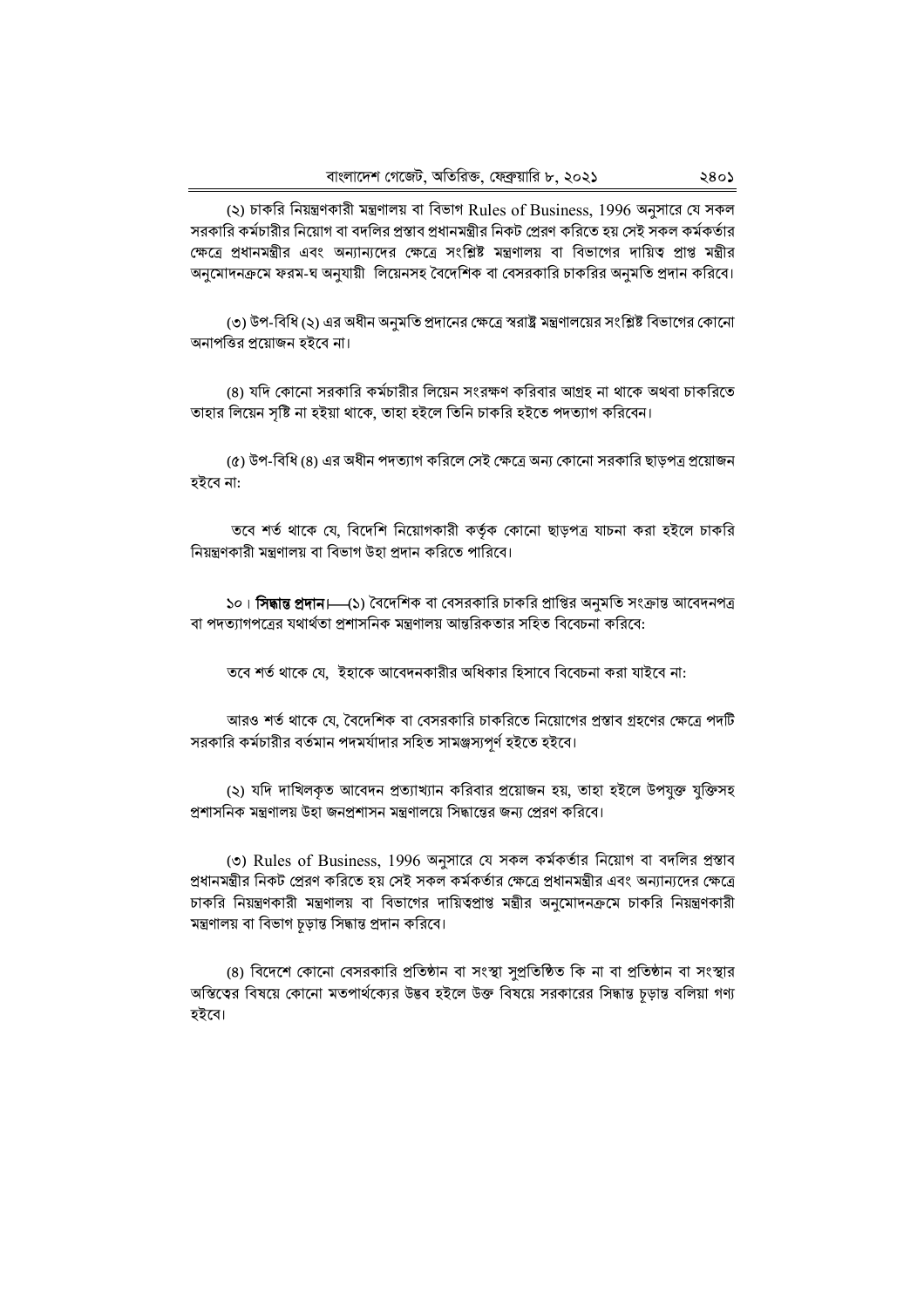১১। **লিয়েন মঞ্জুরের শর্ত।** লিয়েন সংরক্ষণ এবং বৈদেশিক বা বেসরকারি চাকরির ক্ষেত্রে নিয়বর্ণিত শর্ত প্রতিপালন করিতে হইবে, যথা:---

- (ক) সরকারি কর্মচারীগণ সমগ্র চাকরি জীবনে বিচ্ছিন্নভাবে অথবা ধারাবাহিকভাবে সর্বোচ্চ ৫ (পাঁচ) বৎসর পর্যন্ত লিয়েন সংরক্ষণ করিতে পারিবেন;
- (খ) দফা (ক) তে উল্লিখিত ৫ (পাঁচ) বৎসর কেবল চাকরির জ্যেষ্ঠতা, বেতন বদ্ধি ও অবসর গ্ৰহণের (পেনশন) জন্য গণনাযোগ্য হইবে এবং অন্য কোনো উদ্দেশ্যে এই সময় গণনা যোগ্য হইবে না এবং লিয়েনাধীন সরকারি কর্মচারী এই সময় কোনো বেতন, ভাতা বা ছটি প্ৰাপ্ত হইবেন না;
- (গ) বাংলাদেশ সরকারের চাকরি হইতে অবমুক্তির তারিখ হইতে উক্ত চাকরিতে পুনঃযোগদানের পর্ব দিন পর্যন্ত সময় লিয়েনকাল হিসাবে গণ্য হইবে;
- (ঘ) মোট লিয়েনকাল যদি একাদিক্রমে ৫ (পাঁচ) বৎসর অতিক্রম করে, তবে ৫ (পাঁচ) বৎসর অতিক্রমের তারিখ হইতে সরকার বিশেষ বিবেচনায় অন্যরূপ কোনো সিদ্ধান্ত গ্রহণ না করিলে বাংলাদেশ সার্ভিস রুলস্ (বি.এস.আর.) প্রথম খন্ডের বিধি ৩৪ অনুযায়ী সংশ্লিষ্ট সরকারি কর্মচারীর সরকারি চাকরির অবসান হইবে এবং উক্ত চাকরির সহিত তাহার সকল সম্পর্ক স্বয়ংক্রিয়ভাবে ছিন্ন হইবে:
- (ঙ) ধারাবাহিকভাবে বা বিচ্ছিন্নভাবে ৫ (পাঁচ) বৎসর বৈদেশিক বা বেসরকারি চাকরি করিবার পর সরকার বিশেষ ক্ষেত্রে সরকারের উন্নয়নমলক কার্যক্রমের সহিত সংশ্লিষ্ট দেশীয় প্রতিষ্ঠানে কোনো সরকারি কর্মচারীকে পুনরায় বৈদেশিক বা বেসরকারি চাকরিতে সর্বোচ্চ আরও ২ (দই) বৎসর থাকিবার অনমতি প্রদান করিতে পারিবে:

তবে শর্ত থাকে যে, এই ক্ষেত্রে মেয়াদ বর্ধিতকরণের বিষয়ে জনপ্রশাসন মন্ত্রণালয়ের সম্মতি গ্রহণ করিতে হইবে:

- (চ) লিয়েনের আবেদন মঞ্জুর না হওয়া পর্যন্ত কোনো সরকারি কর্মচারী চাকরিতে অনুপস্থিত থাকিতে পারিবেন না বা কোনো বৈদেশিক বা বেসরকারি চাকরিতে যোগদান করিতে পারিবেন না:
- (ছ) কোনো অবস্থাতেই ভূতাপেক্ষভাবে লিয়েন মঞ্জুর বা বৃদ্ধি করিবার জন্য আবেদনপত্র গ্ৰহণযোগ্য হইবে না:
- (জ) লিয়েন আবেদন মঞ্জুরের সিদ্ধান্ত গৃহীত হইলে আদেশ জারির পূর্বে সংশ্লিষ্ট সরকারি কর্মচারীকে লিয়েনে গমনের উদ্দেশ্যে অনুমোদিত মেয়াদের জন্য (যোগদানকালসহ) বিশেষ ভারপ্রাপ্ত কর্মকর্তা হিসাবে নিয়োগ প্রদান করিতে হইবে: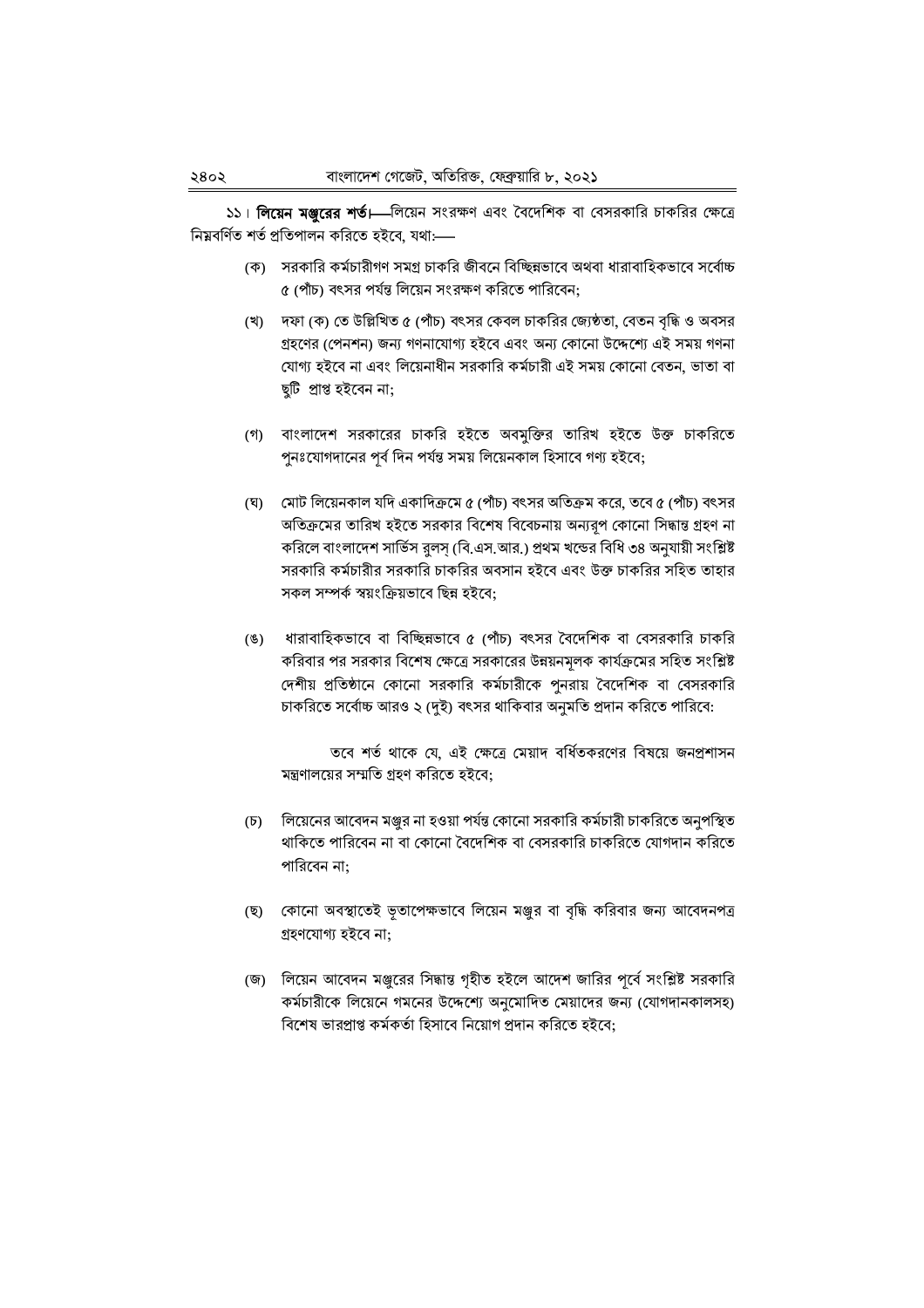- (ঝ) লিয়েন সংরক্ষণকালীন সংশ্লিষ্ট সরকারি কর্মচারী সরকার কর্তৃক নির্ধারিত যৌথবীমা তহবিল, কল্যাণ তহবিল, ভবিষ্য তহবিল, পেনশন ও লিভ-স্যালারি কন্ট্রিবিউশন এবং অন্যান্য চাঁদা ট্রেজারি চালানের মাধ্যমে সরকারি কোষাগারে জমা প্রদান করিবেন;
- (ঞ) লিয়েনে থাকাকালীন সংশ্লিষ্ট সরকারি কর্মচারী কর্তৃক পেনশন ও লিভ-স্যালারি কন্ট্রিবিউশন জমা প্রদানের প্রমাণপত্র দাখিল করিতে হইবে এবং গৃহীত অগ্রিম বা ঋণের কিস্তি, যদি থাকে, নিয়মিতভাবে জমা প্রদান করিতে হইবে;
- (ট) লিয়েন সংরক্ষণের জন্য চাকরিতে স্থায়ী হওয়াসহ চাকরিকাল কমপক্ষে ৫ (পাঁচ) বৎসর হইতে হইবে:
- (ঠ) বৈদেশিক প্রশিক্ষণ বা উচ্চশিক্ষার জন্য প্রেষণ বা শিক্ষাছুটি বা বহিঃবাংলাদেশ ছুটির ধারাবাহিকতায় লিয়েন মঞ্জুর ও লিয়েন সংরক্ষণ করা যাইবে না;
- (ড) ৬ (ছয়) মাসের উর্ধ্বে বৈদেশিক প্রশিক্ষণ গ্রহণকারী সরকারি কর্মচারী প্রশিক্ষণের শর্তানুযায়ী প্রশিক্ষণ শেষে আবশ্যকীয় মেয়াদের চাকরি পূর্তির পরবর্তীতে লিয়েন সংরক্ষণের জন্য আবেদন করিতে পারিবেন:
- (ঢ) কোনো সরকারি কর্মচারীর বিরুদ্ধে বিভাগীয় মামলা প্রক্রিয়াধীন বা চলমান থাকিলে অথবা কোনো ফৌজদারী মামলা দায়ের হইলে উহা নিষ্পত্তি না হওয়া পর্যন্ত তাহার লিয়েন সংরক্ষণের আবেদন বিবেচনা করা যাইবে না:
- (ণ) কোনো স্থায়ী পদের বিপরীতে নিযুক্ত হইবার পর যাহাদের চাকরি স্থায়ী করা হইয়াছে, এই বিধিমালার অধীন কেবল সেই সকল সরকারি কর্মচারীর লিয়েন সংরক্ষণযোগ্য হইবে:
- (ত) বিদেশে কোনো সরকারি বা সুপ্রতিষ্ঠিত বেসরকারি বা আন্তর্জাতিক প্রতিষ্ঠান বা সংস্থায়, দেশে বা বিদেশে অবস্থিত জাতিসংঘ ও বহুজাতি সংস্থা অথবা এইরূপ সংস্থা কর্তৃক সরাসরি বাস্তবায়িত প্রকল্পসমূহ, বাংলাদেশে অবস্থিত কোনো বৈদেশিক কূটনৈতিক মিশন অথবা ইহার অঙ্গসংগঠন, বিদেশি অথবা বিদেশি সাহায্যপৃষ্ট বেসরকারি সংস্থা (এন.জি.ও.), সরকারের অংশীদার বা মালিকানাধীন লিমিটেড কোম্পানি, সরকারের আৰ্থিক সংশ্লেষ রহিয়াছে এইরূপ প্রতিষ্ঠান, সংবিধিবদ্ধ সংস্থা, অনুমোদিত বিশ্ববিদ্যালয় এবং পাবলিক-প্রাইভেট পার্টনারশিপে কোনো মন্ত্রণালয় বা সংস্থা কর্তৃক বাস্তবায়িত বা পরিচালিত কোনো প্রকল্প বা কর্মসচিতে চাকরির জন্য লিয়েন সংরক্ষণ করা যাইবে;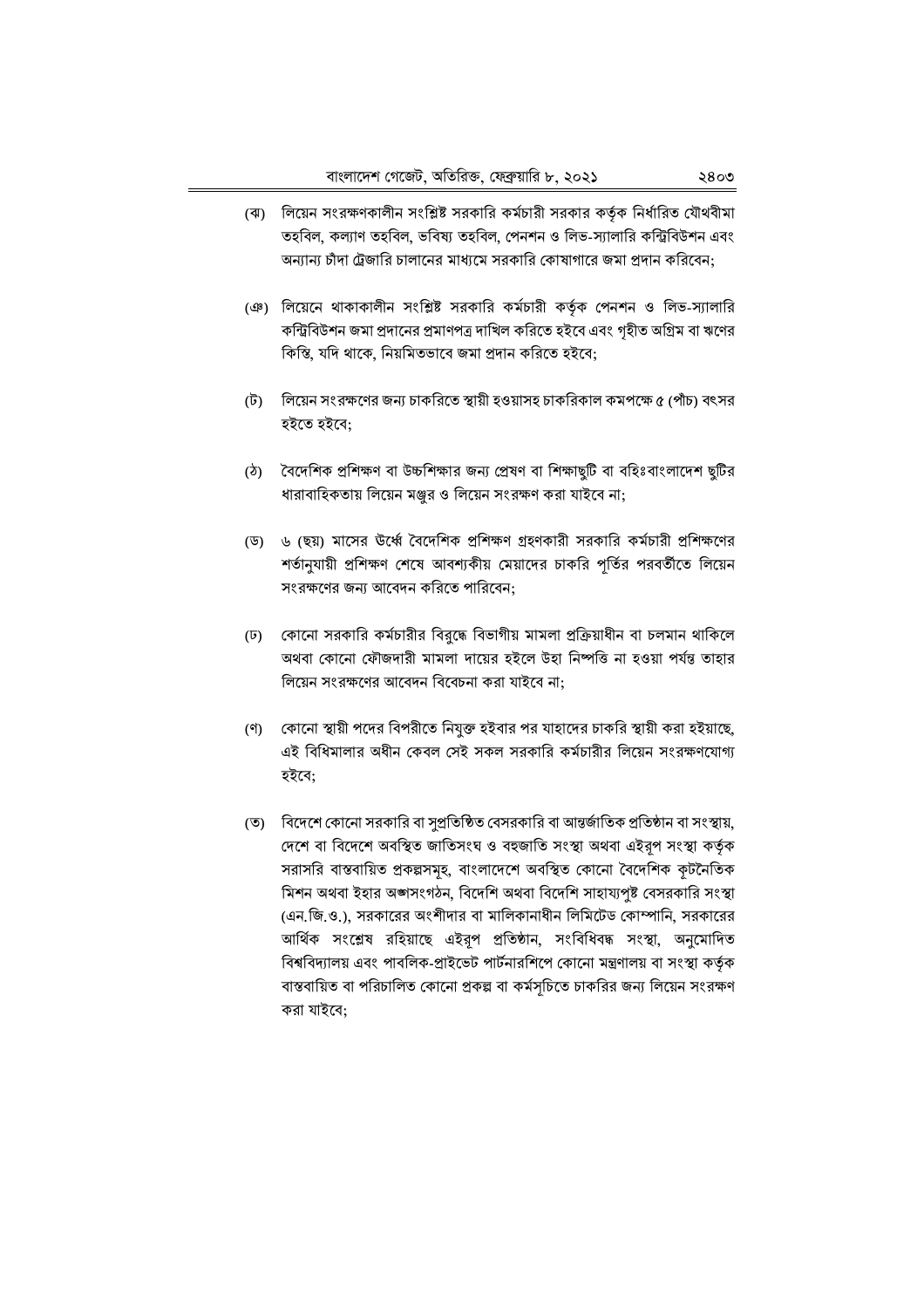- (থ) বৈদেশিক বা বেসরকারি চাকরির মেয়াদ সমাপ্তে বাংলাদেশ সরকারের চাকরিতে পুনরায় প্রাপ্য সময়ের মধ্যে যোগদান করিতে হইবে;
- (দ) অনুমোদিত বৈদেশিক বা বেসরকারি চাকরির মেয়াদ শেষ হইবার ৪ (চার) সপ্তাহ পূর্বে প্রশাসনিক মন্ত্রণালয়ের সহিত যোগাযোগ করা না হইলে সংশ্লিষ্ট কর্মকর্তার বিরদ্ধে সরকার যথোপযুক্ত ব্যবস্থা গ্রহণ করিবে;
- নিয়োগকারী সংস্থার সহিত সংশ্লিষ্ট সরকারি কর্মচারীর চাকরির শর্তের অথবা কোনো  $(\%)$ দেনা-পাওনার ব্যাপারে বাংলাদেশ সরকারের কোনো দায়-দায়িত্ব থাকিবে না:

তবে শর্ত থাকে যে, প্রয়োজনীয় ক্ষেত্রে বাংলাদেশের নাগরিক হিসাবে তিনি প্ৰযোজ্য আইনগত সাহায্য বা সহযোগিতা প্ৰাপ্য হইবেন;

(ন) বৈদেশিক বা বেসরকারি চাকরিতে নিয়োজিত অবস্থায় অথবা ইহার পরবর্তিতে যে কোনো পর্যায়ে উক্ত চাকরি হইতে উদ্ভূত কোনো শারীরিক অথবা মানসিক বৈকল্য বা অক্ষমতা দৃশ্যমান হইলে ইহার কোনো দায়-দায়িত্ব বাংলাদেশ সরকারের উপর বৰ্তাইবে না:

তবে শর্ত থাকে যে, বৈদেশিক বা বেসরকারি চাকরিতে নিয়োজিত অবস্থায় মৃত্যুবরণ করিলে সংশ্লিষ্ট সরকারি কর্মচারী তাহার ক্ষেত্রে প্রযোজ্য চাকরি বিধি-বিধান অনুযায়ী পেনশন ও আনুতোষিকসহ অন্যান্য সুবিধাদি প্ৰাপ্য হইবেন;

- (প) বৈদেশিক বা বেসরকারি চাকরি গ্রহণের অনুমতি প্রদানের পূর্বে সংশ্লিষ্ট সরকারি কর্মচারী তাহার অনুকূলে বরাদ্দকৃত সরকারি গাড়ি, টেলিফোন, কম্পিউটার, ফেরতযোগ্য অন্যান্য সাজ-সরঞ্জাম ও যন্ত্রপাতি, বই-পত্র, ইত্যাদি জমা প্রদান করিবেন এবং সরকারের অন্য কোনো পাওনা থাকিলে তাহা প্রচলিত আইন অনুযায়ী জমা প্রদানের বিষয়ে সংশ্লিষ্ট কর্তৃপক্ষের প্রতিবেদনসহ প্রত্যয়নপত্র উপস্থাপন করিবেন;
- (ফ) বৈদেশিক বা বেসরকারি চাকরিতে যোগদানের পূর্বে কোনো সরকারি কর্মচারী যদি সরকারের ভাড়াকৃত বাড়িতে অথবা সরকারি বাড়িতে অবস্থান করেন, তাহা হইলে উক্ত চাকরিতে যোগদানের তারিখ হইতে সর্বোচ্চ ৬ (ছয়) মাসের মধ্যে তিনি উক্ত বাড়ি খালি করিয়া ৬ (ছয়) মাসের ভাড়া পরিশোধ করিবেন;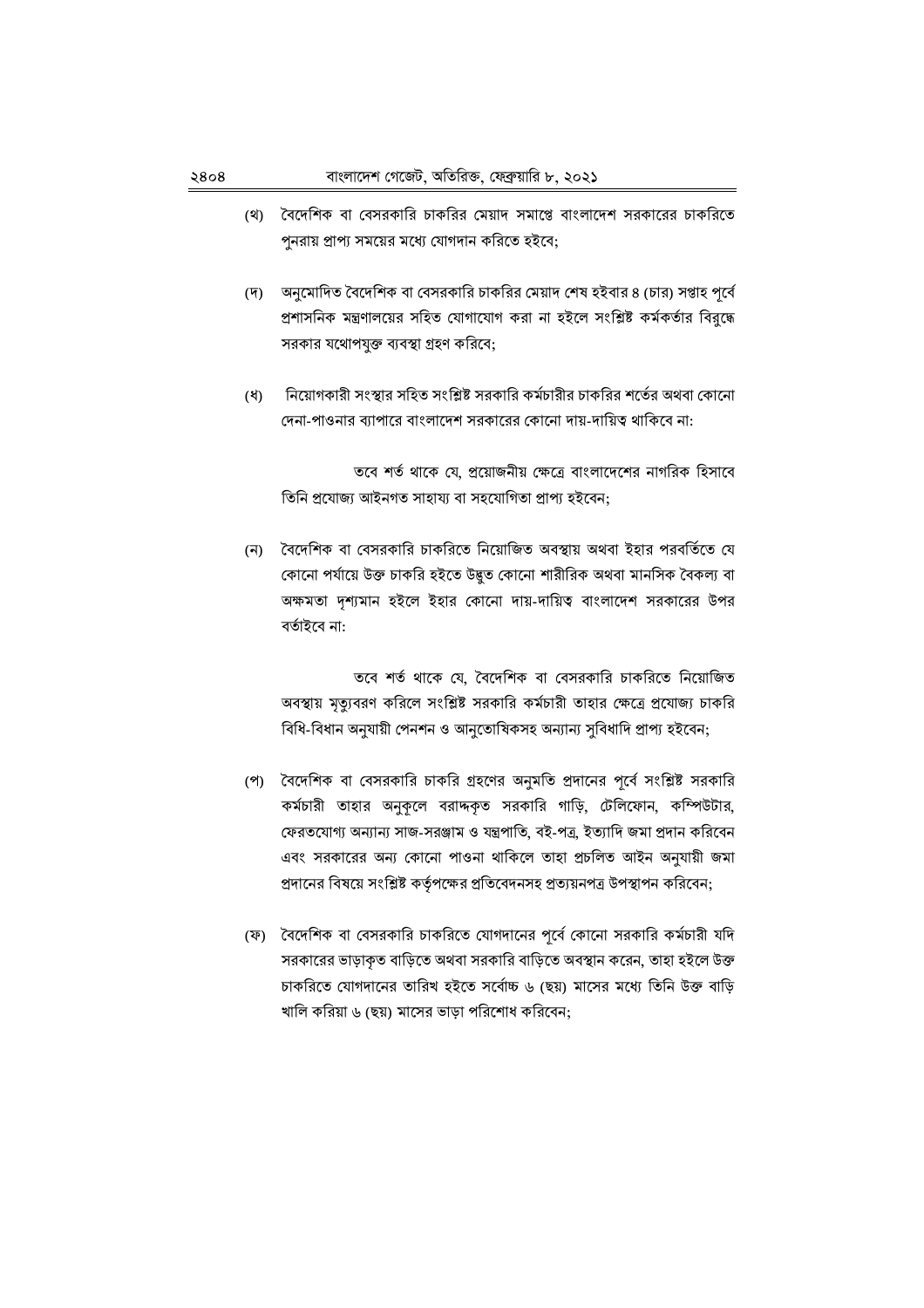- (ব) যদি কোনো সরকারি কর্মচারী দফা (ফ) তে বর্ণিত ৬ (ছয়) মাসের মধ্যে বাড়ি খালি না করেন তাহা হইলে ভাড়াকৃত বাড়ির ক্ষেত্রে সম্পূর্ণ দায়-দায়িত্ব তিনি স্বীয় বহন করিবেন এবং সরকারি বাড়ির ক্ষেত্রে সরকারি আবাসন পরিদপ্তর স্ট্যান্ডার্ড রেন্ট আদায়ের আইনানুগ ব্যবস্থা গ্রহণ করিবে; এবং
- (ভ) বৈদেশিক বা বেসরকারি চাকরিতে নিয়োজিত অবস্থায় অথবা অনুরূপ চাকরি হইতে প্রত্যাবর্তন করিবার পর সংশ্লিষ্ট সরকারি কর্মচারী যে কোনো সময় বাংলাদেশ সরকারের চাকরি হইতে পদত্যাগ করিতে পারিবেন বা ২৫ (পঁচিশ) বৎসর চাকরি পর্তির পর স্বেচ্ছায় অবসর গ্রহণ করিতে পারিবেন।

১২। অনুমতি পত্র, অজীকারনামা, ইত্যাদি। (১) লিয়েন সংরক্ষণের জন্য ফরম-ক অনুযায়ী নিৰ্ধারিত ছকে আবেদন করিতে হইবে।

(২) বৈদেশিক বা বেসরকারি চাকরিতে নিয়োগের অনুমতি বা ছাড়পত্র প্রদানের পূর্বে সংশ্লিষ্ট সরকারি কর্মচারী ফরম-গ অনুযায়ী অঙ্গীকারনামা সম্পাদন করিবেন।

(৩) প্রশাসনিক মন্ত্রণালয় বা বিভাগ কর্তৃক লিয়েন সংরক্ষণের সিদ্ধান্ত গৃহীত হইলে এবং ফরম-খ অনুযায়ী পূর্ব শর্তাদি পরিপালিত হইলে সংশ্লিষ্ট চাকরি নিয়ন্ত্রণকারী মন্ত্রণালয় বা বিভাগ ফরম-ঘ অনুযায়ী বৈদেশিক বা বেসরকারি চাকরিতে নিয়োগের অনুমতি পত্র জারি করিবে।

(৪) বৈদেশিক বা বেসরকারি চাকরিতে নিয়োগের অনুমতিপত্র ফরম-ঘ এবং সংশ্লিষ্ট সরকারি কর্মচারী কর্তৃক প্রদত্ত অঙ্গীকারনামা ফরম-গ এর শর্তসমূহ ভঙ্গ করিলে অথবা বৈদেশিক বা বেসরকারি চাকরি সংক্রান্ত কোনো দ্রান্ত বা অসত্য তথ্য প্রদান করিয়া থাকিলে উপযুক্ত কর্তৃপক্ষ যে কোনো সময় লিয়েন সংরক্ষণের আদেশ বাতিল করিতে পারিবে এবং শৃঙ্খলামূলক ব্যবস্থা গ্রহণ করিতে পারিবে।

(৫) লিয়েনে থাকাকালীন যোগাযোগের ঠিকানা, টেলিফোন নম্বর, ফ্যাক্স নম্বর, ই-মেইল ঠিকানা, ইত্যাদি পরিবর্তিত হইলে অবিলম্বে উক্তরূপ পরিবর্তন সম্পর্কে উপযুক্ত কর্তৃপক্ষকে অবহিত করিতে হইবে।

(৬) উপ-বিধি (৫) এর অধীন অবহিত না করিলে সংশ্লিষ্ট কর্মচারীর বিরুদ্ধে শঙ্খলামূলক ব্যবস্থা গ্রহণ করা যাইবে।

(৭) লিয়েন সংরক্ষণকালীন সরকার কর্তৃক সময় সময় জারীকৃত নির্দেশনা অনুযায়ী যাচিত তথ্যাদি (যথা: সম্পদ বিবরণী, আয়কর রিটার্ন, ইত্যাদি) সংশ্লিষ্ট সরকারি কর্মচারীকে যথাসময়ে দাখিল করিতে হইবে।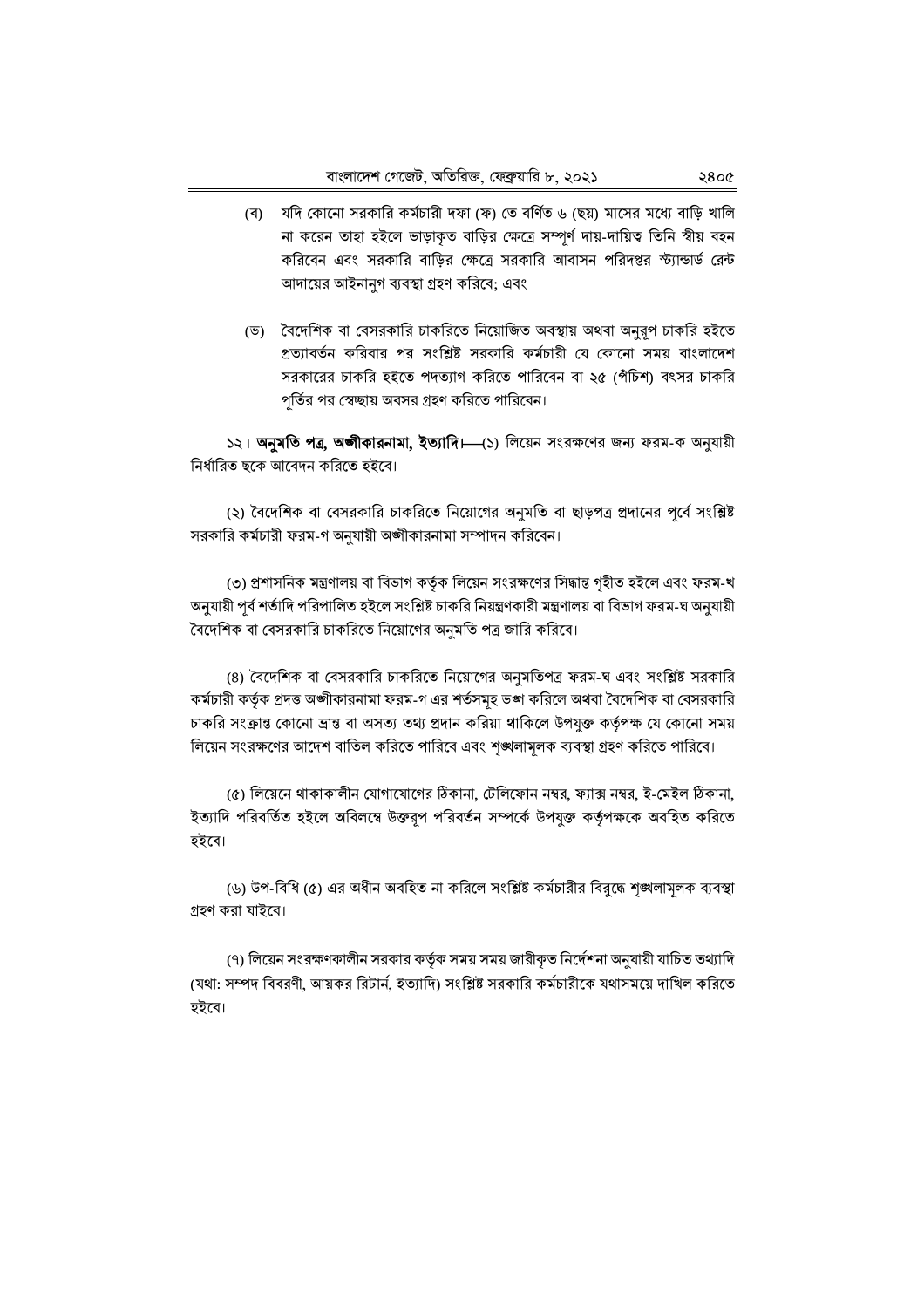(৮) এই বিধিমালায় যাহা কিছুই থাকুক না কেন, সরকার জনস্বার্থে যে কোনো সময় লিয়েন সংরক্ষণের আদেশ বাতিল করিতে পারিবে।

১৩। **লিয়েন হইতে প্রত্যাবর্তন**।—(১) লিয়েন হইতে প্রত্যাবর্তনের ক্ষেত্রে লিয়েনের মেয়াদ সমাপ্ত হইবার ৩০ (ত্রিশ) দিন পর্বে সংশ্লিষ্ট সরকারি কর্মচারী লিয়েন অবসানের বিষয়টি চাকরি নিয়ন্ত্রণকারী মন্ত্রণালয় বা বিভাগকে লিখিতভাবে (সরাসরি/ফ্যাক্স/ই-মেইল) অবহিত করিবেন।

(২) লিয়েনে বিদেশে কর্মরত সরকারি কর্মচারীকে অনুমোদিত লিয়েনের মেয়াদ সমাপ্তির সর্বোচ্চ ৩ (তিন) সপ্তাহের মধ্যে সরকারি চাকরিতে যোগদান করিতে হইবে এবং বাংলাদেশে লিয়েনে কর্মরত থাকিলে বাংলাদেশ সার্ভিস রলস (পার্ট-১) এর যোগদান সংক্রান্ত বিধান মোতাবেক নির্ধারিত সময়ের মধ্যে যোগদান করিতে হইবে।

(৩) উপ-বিধি (২) এর অধীন নির্ধারিত সময়ের মধ্যে যোগদান না করিলে সংশ্লিষ্ট সরকারি কর্মচারীর বিরুদ্ধে অননুমোদিত অনুপস্থিতির জন্য সরকার বিভাগীয় মামলা দায়েরসহ যথোপযুক্ত ব্যবস্থা গ্রহণ করিবে।

(৪) লিয়েন সংরক্ষণের মেয়াদ শেষে সংশ্লিষ্ট সরকারি কর্মচারী প্রশাসনিক মন্ত্রণালয়, বিভাগ বা ক্ষেত্রমত, কর্মস্থলে যোগদান করিবেন এবং যোগদানপত্র গ্রহণকারী উপযুক্ত কর্তৃপক্ষ যোগদানের ৭ (সাত) কর্মদিবসের মধ্যে লিয়েন অনুমোদনকারী উপযুক্ত কর্তৃপক্ষকে বিষয়টি অবহিত করিবে।

(৫) অনুমোদিত লিয়েনের মেয়াদপর্ণ হইবার পর্বে কোনো সরকারি কর্মচারী মঞ্জরিকত লিয়েনের অবশিষ্ট মেয়াদ বাতিলের আবেদন সহকারে যোগদানপত্র দাখিল করিতে পারিবেন এবং প্রধানমন্ত্রীর অনুমোদনক্রমে লিয়েন মঞ্জর করা হইয়াছে, এইরূপ ক্ষেত্রে চাকরি নিয়ন্ত্রণকারী মন্ত্রণালয় বা বিভাগের সচিব এবং অন্যান্য ক্ষেত্রে লিয়েন অনুমোদনকারী উপযুক্ত কর্তৃপক্ষের অনুমোদনক্রমে লিয়েনের অবশিষ্ট মেয়াদ বাতিলক্ৰমে যোগদান পত্ৰ গ্ৰহণ করা যাইবে।

(৬) এই বিধিমালায় যে সকল প্রতিষ্ঠান বা সংস্থায় চাকরি করিবার জন্য লিয়েন সংরক্ষণের বিধান রাখা হয় নাই তবে বিধিমালা জারির পর্ব হইতেই কোনো সরকারি কর্মচারী এইরূপ প্রতিষ্ঠান বা সংস্থায় লিয়েনে কর্মরত রহিয়াছেন, তাহাদের ক্ষেত্রে পূর্বানুমোদিত মেয়াদ পর্যন্ত লিয়েন বহাল থাকিবে।

(৭) কোনো সরকারি কর্মচারী এই বিধিমালার কোনো বিধান লংঘন করিলে তাহার বিরুদ্ধে সরকারি কর্মচারী (শৃঙ্খলা ও আপিল) বিধিমালা, ২০১৮ সহ বিদ্যমান অন্যান্য বিধি-বিধানের আলোকে প্রয়োজনীয় ব্যবস্থা গ্রহণ করা হইবে।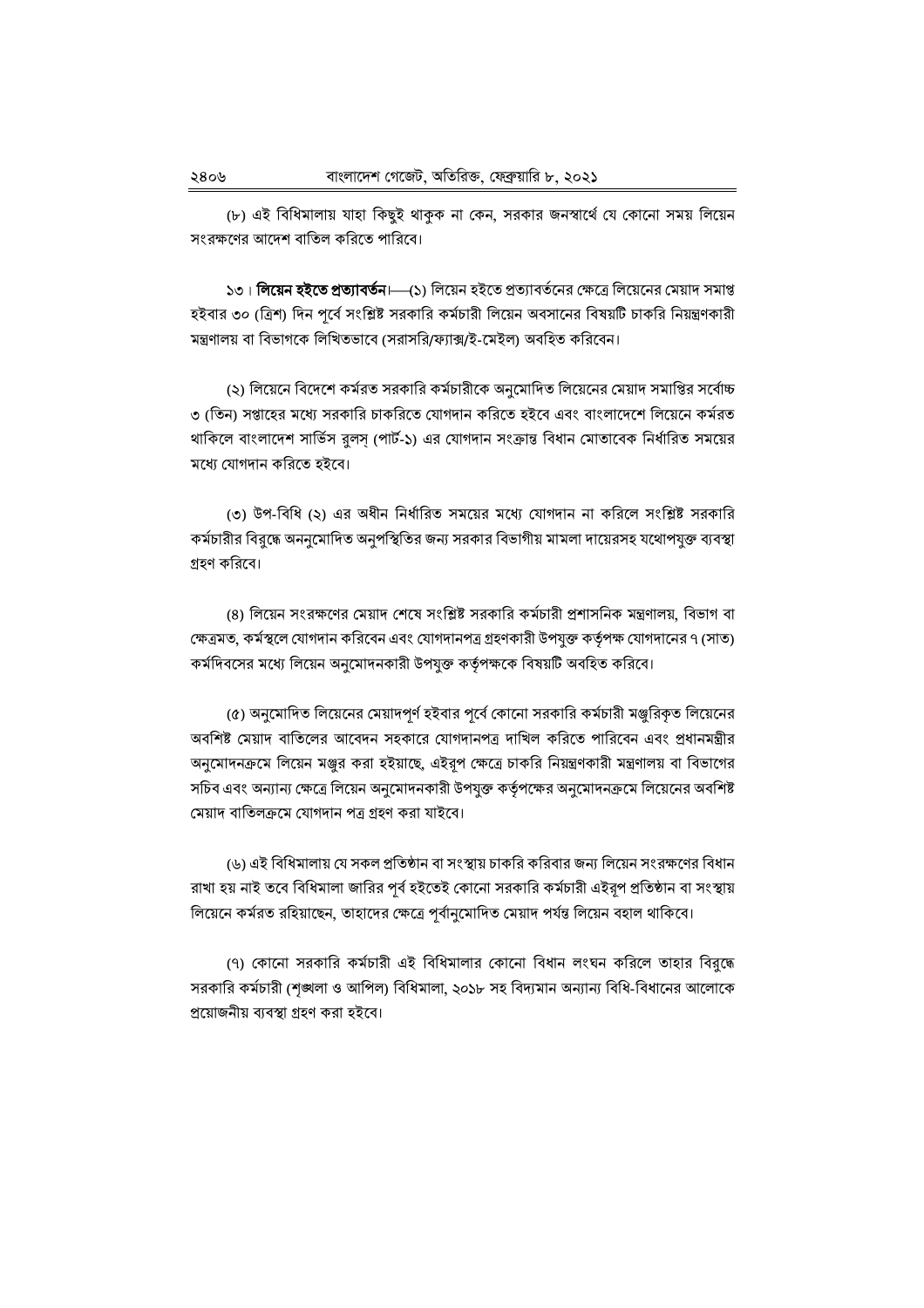১৪। ডাটাবেজ সংরক্ষণ। সংশ্লিষ্ট চাকরি নিয়ন্ত্রণকারী মন্ত্রণালয় বা বিভাগ বৈদেশিক বা বেসরকারি চাকরিতে নিয়োগের অনুমতি প্রাপ্ত সরকারি কর্মচারীর তথ্য সংবলিত রেজিস্ট্রার বা ডাটাবেজ সংরক্ষণ করিবে।

১৫। अসুবিধা দুরীকরণ। এই বিধিমালার কোনো বিধান বাস্তবায়ন করিবার ক্ষেত্রে কোনো অসুবিধার উদ্ভব হইলে বা কোনো বিষয়ে ব্যাখ্যা প্রদান আবশ্যক হইলে, উক্তরূপ অসুবিধা দরীকরণ বা ব্যাখ্যার উদ্দেশ্যে, সরকার, আইন ও এই বিধিমালার সংশ্লিষ্ট বিধানের সহিত সামঞ্জস্য রক্ষা করিয়া, সাধারণ বা বিশেষ আদেশ দ্বারা, প্রয়োজনীয় ব্যবস্থা গ্রহণ করিতে পারিবে।

১৬। **রহিতকরণ ও হেফাজত।---**(১) ৬ মে, ২০০৭ খ্রি, তারিখের সম/(বৈঃনিঃ)/বৈদেশিক নিয়োগনীতি/১২/২০০৩-৬৮ নং স্মারকমূলে জারীকৃত বৈদেশিক চাকরিতে বাংলাদেশি নাগরিকদের নিয়োগ সম্পর্কিত নীতি ও পদ্ধতি বিষয়ক রিজলিউশনটি এতদ্দারা রহিত করা হইল।

(২) উক্তরূপ রহিতকরণ সত্ত্বেও রহিতকৃত রিজলিউশনের অধীন কৃত কোনো কার্য বা গৃহীত কোনো ব্যবস্থা এই বিধিমালার অধীন কৃত বা গৃহীত হইয়াছে বলিয়া গণ্য হইবে এবং কোনো কার্য বা ব্যবস্থা অনিষ্পন্ন থাকিলে উহা এইরূপে নিষ্পন্ন করিতে হইবে যেন এই বিধিমালা প্রণীত হয় নাই।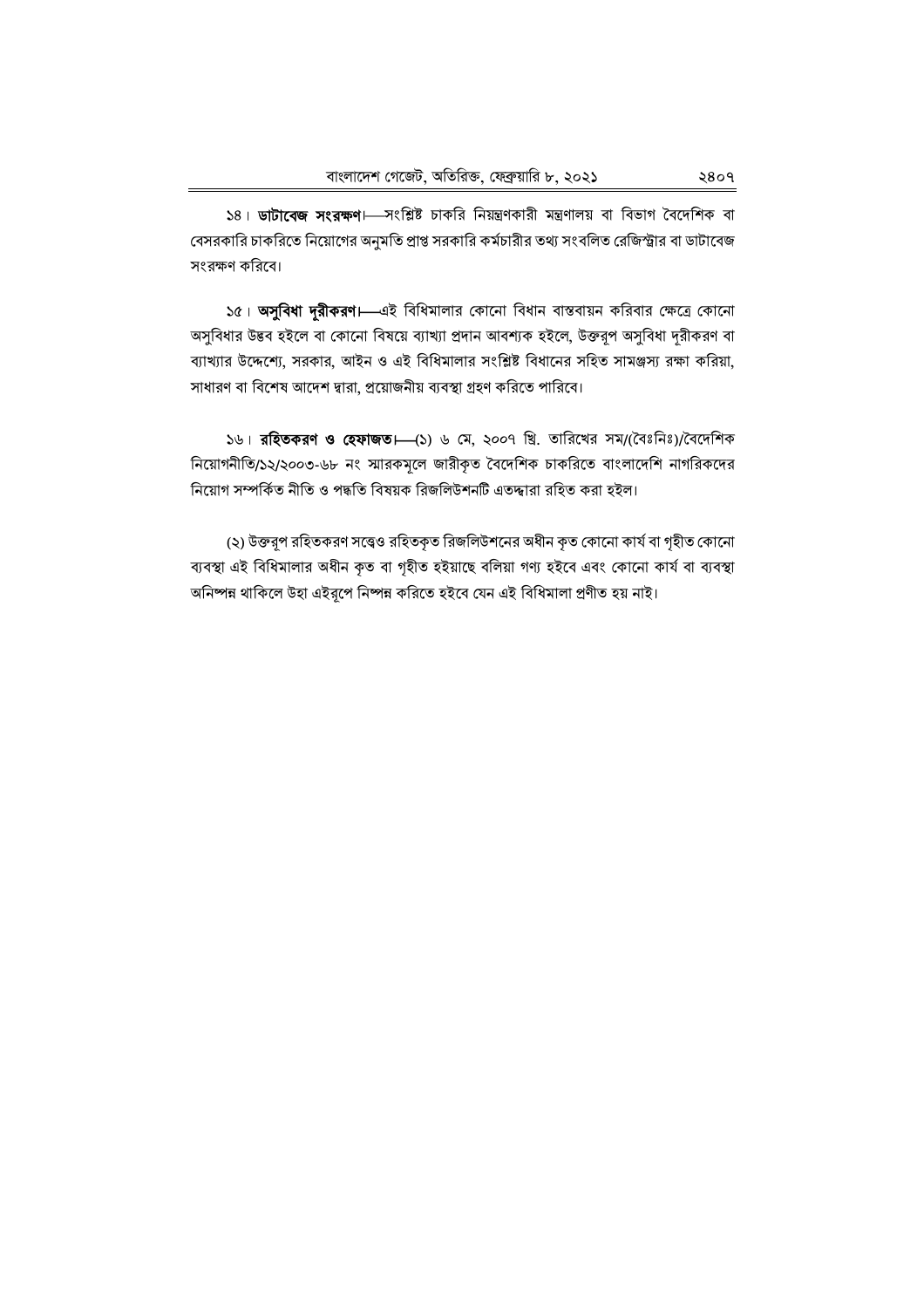## ফরম-ক [বিধি ১২(১) দ্ৰষ্টব্য]

### লিয়েন সংরক্ষণের আবেদনের জন্য নির্ধারিত "ছক"

| $\mathcal{L}$ | আবেদনকারীর নাম, পরিচিতি নম্বর ও দপ্তর<br>(যদি থাকে)                                                                  | $\ddot{\cdot}$ |  |
|---------------|----------------------------------------------------------------------------------------------------------------------|----------------|--|
| ২।            | বৰ্তমান পদবি                                                                                                         | $\ddot{\cdot}$ |  |
| ৩।            | ক্যাডারভুক্ত হলে ক্যাডারের নাম                                                                                       | :              |  |
| 81            | কৰ্মস্থল                                                                                                             | :              |  |
| Q1            | বর্তমান কর্মস্থলে যোগদানের তারিখ                                                                                     | :              |  |
| ৬।            | চাকরিতে যোগদানের তারিখ                                                                                               | $\ddot{\cdot}$ |  |
| 91            | মোট চাকরির মেয়াদ                                                                                                    | $\ddot{\cdot}$ |  |
| ЪI            | চাকরিতে স্থায়ী হইবার তারিখ                                                                                          | $\ddot{\cdot}$ |  |
| ৯।            | জন্ম তারিখ                                                                                                           | :              |  |
| $\mathsf{S}$  | আবেদন পত্র দাখিলের তারিখে বয়স                                                                                       | $\ddot{\cdot}$ |  |
| 331           | স্থায়ী ঠিকানা                                                                                                       | $\vdots$       |  |
| 321           | বৰ্তমান ঠিকানা                                                                                                       | $\ddot{\cdot}$ |  |
| ১৩।           | লিয়েনে থাকাকালীন যে ঠিকানায় যোগাযোগ<br>করা যাইবে-                                                                  | $\ddot{\cdot}$ |  |
|               | (ক) ডাক ঠিকানা                                                                                                       | $\ddot{\cdot}$ |  |
|               | (খ) ই- মেইল                                                                                                          | $\vdots$       |  |
|               | (গ) ফোন/ মোবাইল নম্বর                                                                                                | $\ddot{\cdot}$ |  |
| 381           | পূৰ্বে বিদেশে উচ্চশিক্ষা গ্ৰহণ করিয়া থাকিলে<br>উহার তারিখ ও মেয়াদ এবং উচ্চশিক্ষা শেষে<br>যোগদানের পর চাকরির মেয়াদ | $\ddot{\cdot}$ |  |
| 361           | কোনো বিভাগীয় বা ফৌজদারী মামলা<br>চলমান রহিয়াছে কিনা                                                                | $\ddot{\cdot}$ |  |
| 541           | কোনো বিভাগীয় বা ফৌজদারী মামলায়<br>দঙ্গ্রাপ্ত কিনা এবং দঙ্গ্রাপ্ত হইয়া থাকিলে<br>উহার বিবরণ                        | $\ddot{\cdot}$ |  |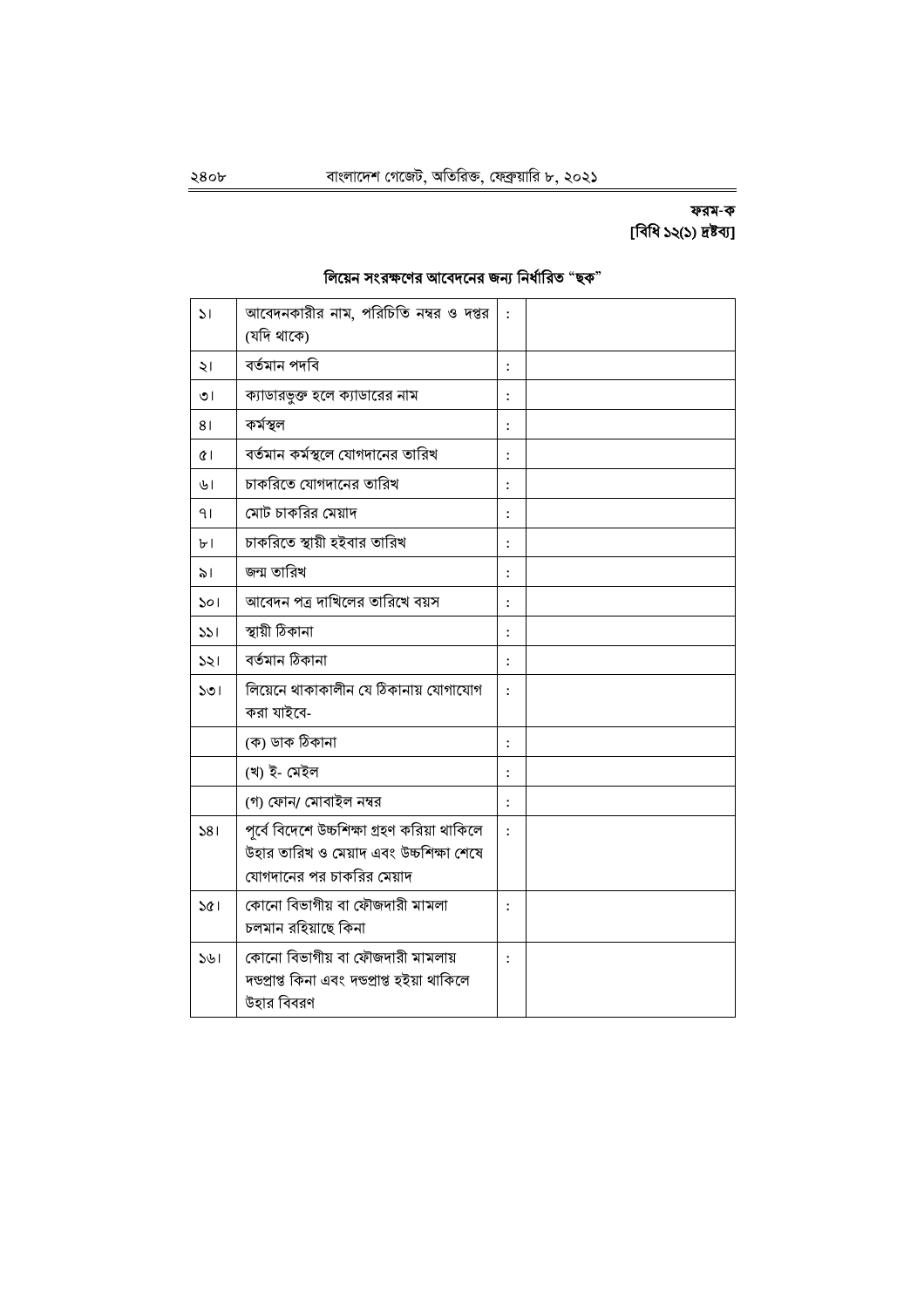বাংলাদেশ গেজেট, অতিরিক্ত, ফেব্রুয়ারি ৮, ২০২১ ২৪০৯

| 391            | পূর্বে চাকরিতে লিয়েন সংরক্ষিত হইয়া থাকিলে উহার বিবরণ:                                                                                   |                                                                                                                                                        |                                                   |                      |                                                   |                              |
|----------------|-------------------------------------------------------------------------------------------------------------------------------------------|--------------------------------------------------------------------------------------------------------------------------------------------------------|---------------------------------------------------|----------------------|---------------------------------------------------|------------------------------|
|                | ক্ৰমিক<br>নং                                                                                                                              | পদের নাম                                                                                                                                               | চাকরিরত সংস্থা/<br>প্রতিষ্ঠানের নাম ও<br>কৰ্মস্থল |                      | বাংলাদেশ সরকারের<br>চাকরি হইতে<br>অব্যাহতির তারিখ | পুনরায়<br>যোগদানের<br>তারিখ |
|                | (5)                                                                                                                                       | (5)                                                                                                                                                    | (5)                                               |                      | (8)                                               | $(\delta)$                   |
|                | (ক)                                                                                                                                       |                                                                                                                                                        |                                                   |                      |                                                   |                              |
|                | (খ)                                                                                                                                       |                                                                                                                                                        |                                                   |                      |                                                   |                              |
|                | (গ)                                                                                                                                       |                                                                                                                                                        |                                                   |                      |                                                   |                              |
|                | (ঘৃ)                                                                                                                                      |                                                                                                                                                        |                                                   |                      |                                                   |                              |
| 5 <sub>b</sub> | বিবরণ                                                                                                                                     | লিয়েন সংরক্ষণের জন্য আবেদনকৃত চাকরির                                                                                                                  |                                                   | $\ddot{\phantom{a}}$ |                                                   |                              |
|                |                                                                                                                                           | (ক) বৈদেশিক বা বেসরকারি চাকরির জন্য<br>দাখিলকৃত দরখান্তের কপি সংশ্লিষ্ট প্রশাসনিক<br>মন্ত্রণালয় বা বিভাগে প্রেরণের মাধ্যমে অবহিত<br>করা হইয়াছে কিনা? |                                                   |                      |                                                   |                              |
|                | (খ) বৈদেশিক বা বেসরকারি চাকরির জন্য<br>$\cdot$<br>দরখাস্ত দাখিলের পর্বে (প্রযোজ্য ক্ষেত্রে)<br>কর্তৃপক্ষের অনুমতি গ্রহণ করা হইয়াছে কিনা? |                                                                                                                                                        |                                                   |                      |                                                   |                              |
|                | (গ) নিয়োজিতব্য পদের নাম                                                                                                                  |                                                                                                                                                        |                                                   | $\vdots$             |                                                   |                              |
|                | (ঘ) সংস্থা/প্রতিষ্ঠানের নাম ও ঠিকানা                                                                                                      |                                                                                                                                                        |                                                   | $\ddot{\cdot}$       |                                                   |                              |
|                |                                                                                                                                           | (ঙ) আবেদনকৃত পদের কর্মস্থল                                                                                                                             |                                                   | $\ddot{\cdot}$       |                                                   |                              |
|                | (বৎসর-মাস-দিন)                                                                                                                            | (চ) প্রস্তাবিত লিয়েনের তারিখ ও মেয়াদ                                                                                                                 |                                                   | $\mathbf{.}$         |                                                   |                              |
| 321            | ও প্রকৃতি                                                                                                                                 | আবেদনকৃত সংস্থা বা প্রতিষ্ঠানের কাজের ধরণ                                                                                                              |                                                   | $\cdot$              |                                                   |                              |
| ২০।            |                                                                                                                                           | আবেদনকৃত পদের দায়িত্বের প্রকৃতি                                                                                                                       |                                                   | $\ddot{\cdot}$       |                                                   |                              |

উপরিউক্ত তথ্যাবলি আমার জানামতে সম্পূর্ণ সত্য।

আবেদনকারীর স্বাক্ষর ও সিল,

তারিখ: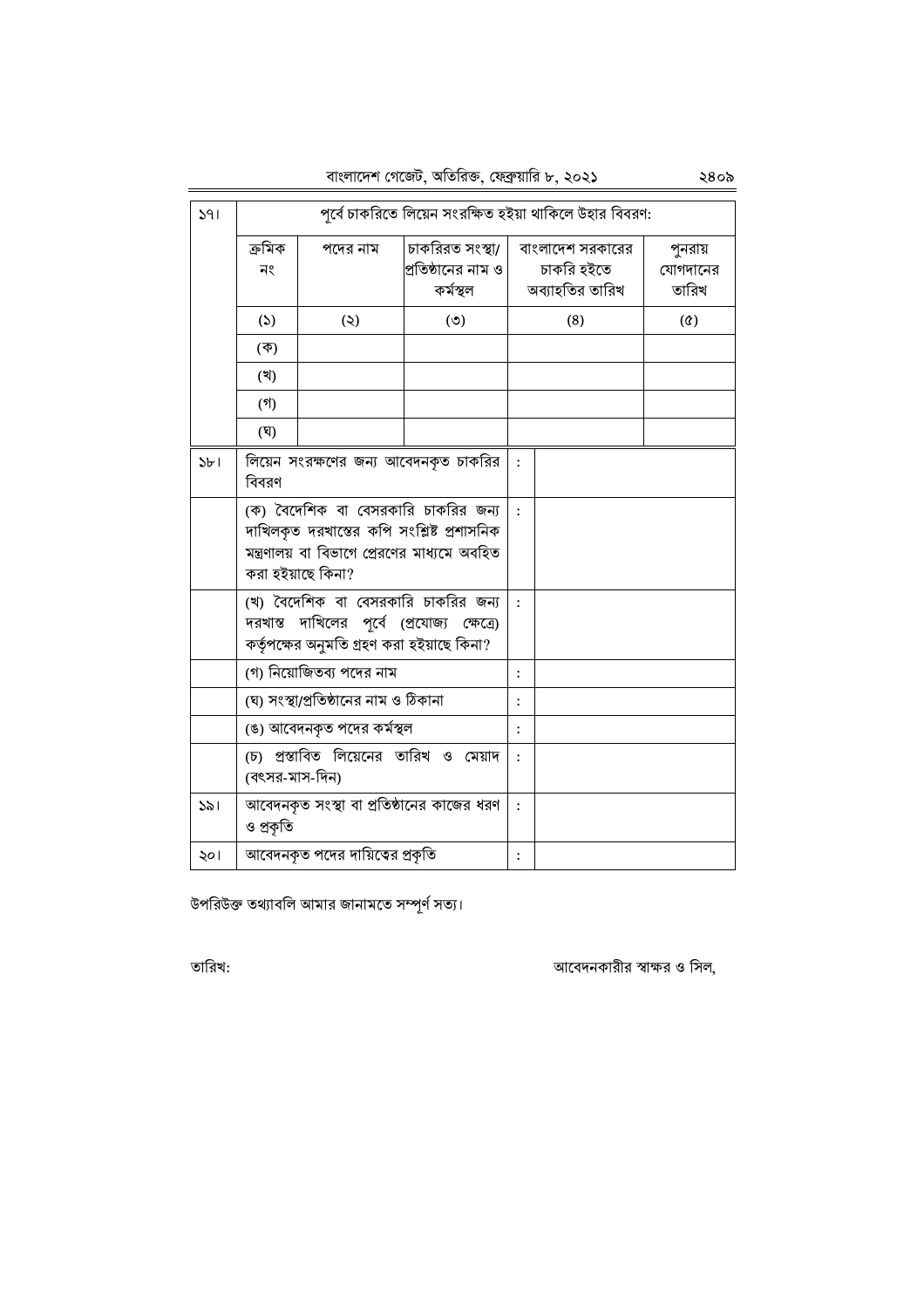# ফরম-খ [বিধি ১২(৩) দ্ৰষ্টব্য]

গণপ্রজাতন্ত্রী বাংলাদেশ সরকার

নম্বর:------------/------------

তারিখ:---------------

বিষয়: লিয়েন সংরক্ষণের সরকারি আদেশ জারিকরণের লক্ষ্যে পূর্বশর্তাদি পূরণ সংক্রান্ত।

সূত্র:--------------------------

উপরিউক্ত বিষয় ও সূত্রের পরিপ্রেক্ষিতে নির্দেশক্রমে জানানো যাচ্ছে যে, নিয়বর্ণিত শর্তাদি পূরণ সাপেক্ষে এবং প্রয়োজনীয় সম্মতিপত্র/অঙ্গীকারপত্র/প্রত্যয়নপত্র দাখিলের পর----------------নামক প্রতিষ্ঠানের ------------------- পদে কাজ করিবার জন্য তাহার অনুকলে লিয়েন সংরক্ষণের সরকারি আদেশ জারি করিতে হইবে:

- ১৫০/- (একশত পঞ্চাশ) টাকা মূল্যমানের নন-জুডিসিয়াল স্ট্যাম্পে যথাযথভাবে  $\mathcal{L}$ সম্পাদিত অঙ্গীকারনামা (এক কপি পাসপোর্ট সাইজের ছবিসহ)।
- বিভিন্ন সরকারি দায়-দেনা (যেমন-ভবিষ্য তহবিল, কল্যাণ তহবিল, যৌথ বীমা প্রিমিয়াম, ২৷ পেনশন ও লিভ স্যালারি কন্ট্রিবিউশন এবং গৃহ নির্মাণ/মটর গাড়ি/মটর সাইকেল/ বাই-সাইকেল ঋণ/অগ্রিম ইত্যাদির) এর সার্বিক বিবরণী সম্বলিত যথাযথ কর্তৃপক্ষের প্ৰত্যয়নপত্ৰ।
- ২ নং শর্তে উল্লিখিত সরকারের প্রাপ্য দায়দেনা/চাঁদাসমূহ তিনি যথাসময়ে সরকারি ৩৷ কোষাগারে জমা প্রদানপূর্বক তৎবিবরণী সম্বলিত প্রত্যয়নপত্র ৬ (ছয়) মাস অন্তর জনপ্রশাসন মন্ত্রণালয়ে দাখিল করিবেন মর্মে অঙ্গীকারপত্র।
- সরকারি গাড়ি বরাদ্প্রাপ্ত হইয়া থাকিলে তাহা প্রত্যর্পণ করিয়াছেন মর্মে যথাযথ  $81$ প্রশাসনিক কর্তৃপক্ষের প্রত্যয়নপত্র।
- সরকারি টেলিফোন বরাদ্দপ্রাপ্ত হইয়া থাকিলে তাহা প্রত্যর্পণ করিয়াছেন মর্মে যথাযথ  $\alpha$ প্রশাসনিক কর্তৃপক্ষের প্রত্যয়নপত্র।
- তাহার নিকট ফেরতযোগ্য অন্যান্য সাজসরঞ্জাম, যন্ত্রপাতি, বই-পত্র ইত্যাদি থাকিলে  $\mathcal{V}$ তাহা প্রত্যর্পণ করিয়াছেন মর্মে যথাযথ প্রশাসনিক কর্তৃপক্ষের প্রত্যয়নপত্র।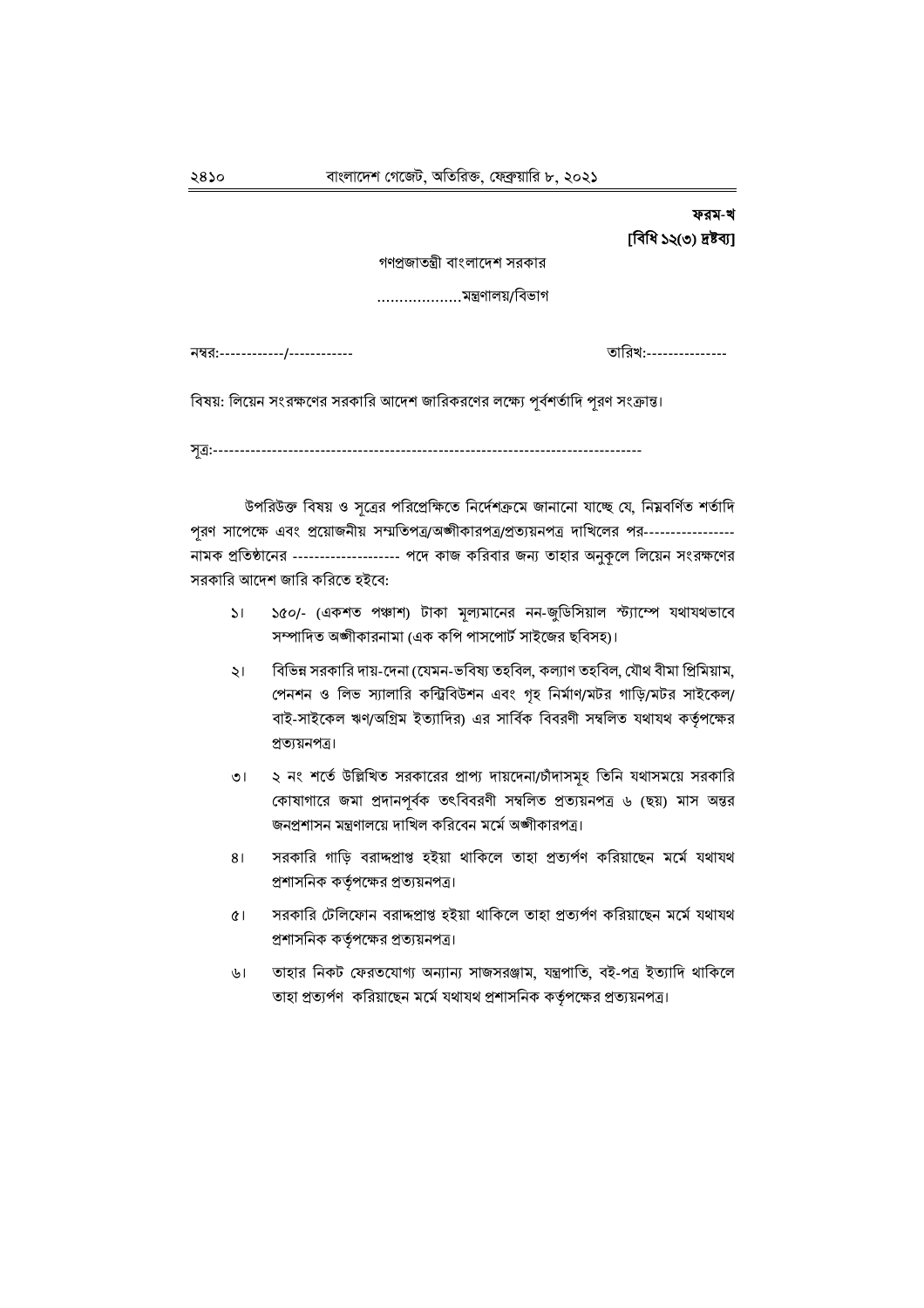- তাহার নিকট সরকারের অন্য কোনো পাওনা থাকিলে বৈদেশিক বা বেসরকারি চাকরিতে  $91$ যোগদানের পূর্বে তাহা প্রচলিত আইন অনুযায়ী জমা প্রদানের বিষয়ে সংশ্লিষ্ট কর্তৃপক্ষের প্ৰতিবেদনসহ প্ৰত্যয়নপত্ৰ।
- বৈদেশিক বা বেসরকারি চাকরিতে যোগদানের উদ্দেশ্যে তিনি কোন তারিখে বর্তমান  $\mathbf{b}$ পদের দায়িত্বভার অর্পণ/পরিত্যাগ করিবেন সে সম্পর্কে অত্র মন্ত্রণালয়কে লিখিতভাবে অবহিতকরণপত্র।
- বৈদেশিক বা বেসরকারি চাকরিতে যোগদানের ৭ (সাত) দিনের মধ্যে যোগদান পত্রের ৯। একটি কপি জনপ্রশাসন মন্ত্রণালয়ে প্রেরণ করিবেন মর্মে অঙ্গীকারপত্র।
- তাহার বর্তমান ঠিকানা, স্থায়ী ঠিকানা, টেলিফোন নম্বর, ই-মেইল ঠিকানা এবং বৈদেশিক  $501$ বা বেসরকারি চাকরিতে থাকাকালীন ডাক যোগাযোগের বিস্তারিত ঠিকানা সম্বলিত বিবরণী।
- তিনি যদি সরকারের ভাড়াকৃত বাড়িতে অথবা সরকারি বাড়িতে থাকেন, তবে বৈদেশিক  $351 -$ বা বেসরকারি চাকরি আরম্ভ হইবার তারিখ হইতে সর্বোচ্চ ৬ (ছয়) মাসের মধ্যে তিনি উক্ত বাড়ি খালি করিয়া দিবেন মর্মে অঙ্গীকারপত্র।
- ১২। লিয়েন অনুমোদনের সার-সংক্ষেপ অনুযায়ী সংশ্লিষ্ট কর্মকর্তাকে বিশেষ ভারপ্রাপ্ত কর্মকর্তা (ও.এস.ডি.) করা হইলে, এতৎসম্পর্কিত আদেশের অনুলিপি।

দায়িত্ব প্ৰাপ্ত কৰ্মকৰ্তা স্মাক্ষর ও সিল

জনাব------- (আবেদনকারী)

অনুলিপি:-- -------/-----------:

- ১। সিনিয়র সচিব/সচিব,-----------------------মন্ত্রণালয়/বিভাগ।
- ২। আবেদনকারীর নিয়ন্ত্রণকারী উপযুক্ত কর্তৃপক্ষ।
- ৩। প্রধান হিসাবরক্ষণ কর্মকর্তা,-----------------মন্ত্রণালয়/বিভাগ।
- ৪। হিসাবরক্ষণ কর্মকর্তা,------------------------মন্ত্রণালয়/বিভাগ।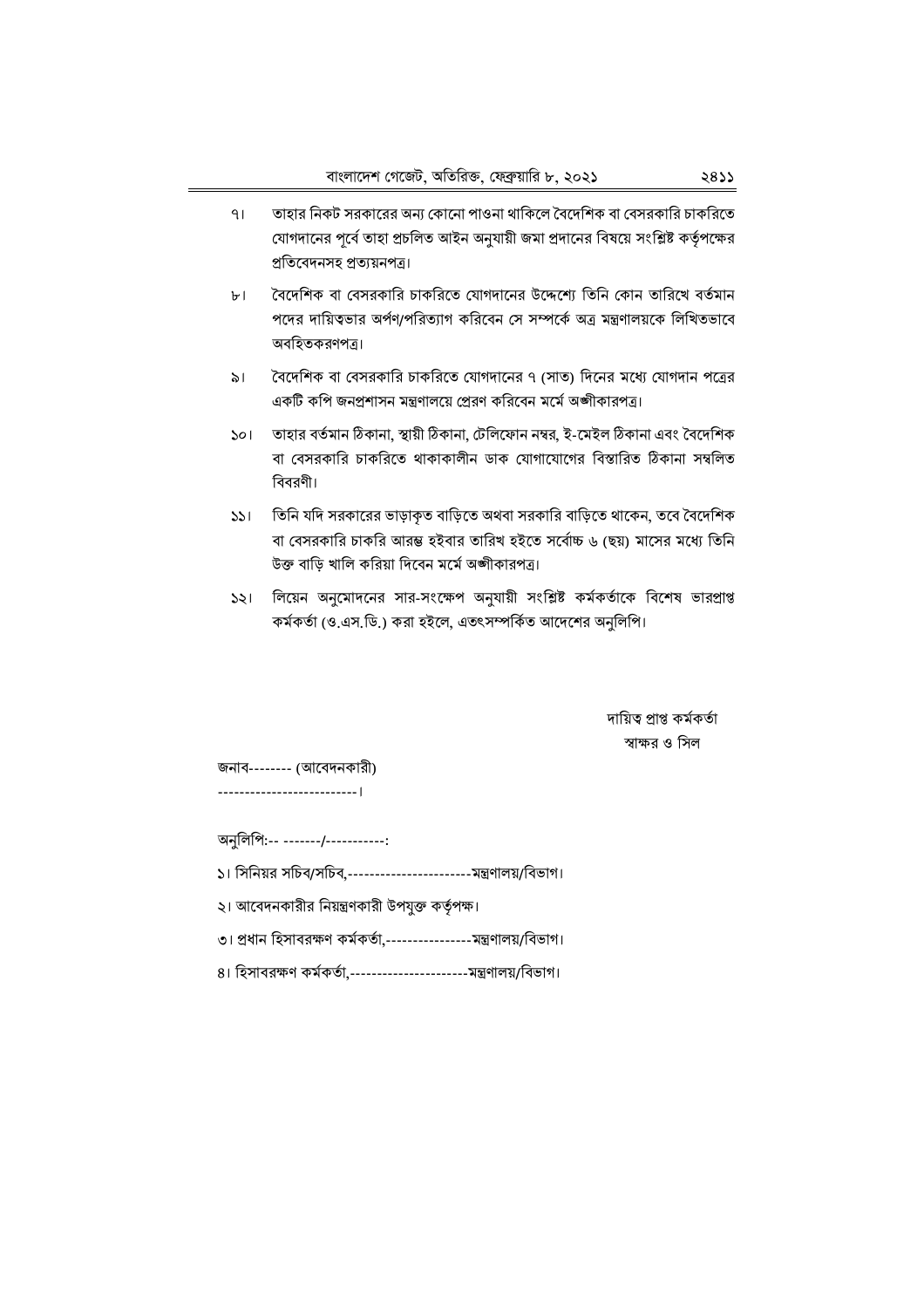#### ফরম-গ

#### [বিধি ১২(২) দ্ৰষ্টব্য]

**Attested Passport-size photograph** 

### **UNDERTAKING FROM GOVERNMENT SERVANT TAKING FOREIGN EMPLOYMENT**

I, .......…...................................................................................................... (Name, designation and office of the person concerned) having decided to join the post of ……………………………....... at ..................................................... (Name of the organisation/office where intending to join), do hereby undertake and agree as follows:

- a. I shall conduct myself in a manner compatible with the status associate with my service under the Government of Bangladesh. I shall strive at all times to protect the interest of the Government of Bangladesh;
- b. I shall refrain from engaging in any political, commercial or other activities detrimental to the interest of the Government of Bangladesh;
- c. I shall return to the service under the Government of Bangladesh on completion of my term of foreign employment;
- d. During the term of my foreign employment, I shall not incur any debt the payment of which falls due on the Government of Bangladesh;
- e. The period of my foreign employment will be counted from the date of my release from duties in the service of the Government of Bangladesh up to the day before the date of resumption of duties in the service of the Government of Bangladesh;
- f. The Government of Bangladesh is at liberty to decide whether to extend the period of my absence, if I apply for such extension, from the service under the Government of Bangladesh. Even if such extension is approved, I shall automatically cease to be in the service under the Government of Bangladesh, under the provisions of Rule 34 of Part I of Bangladesh Service Rules, in the event of being absent for a continued period of five years;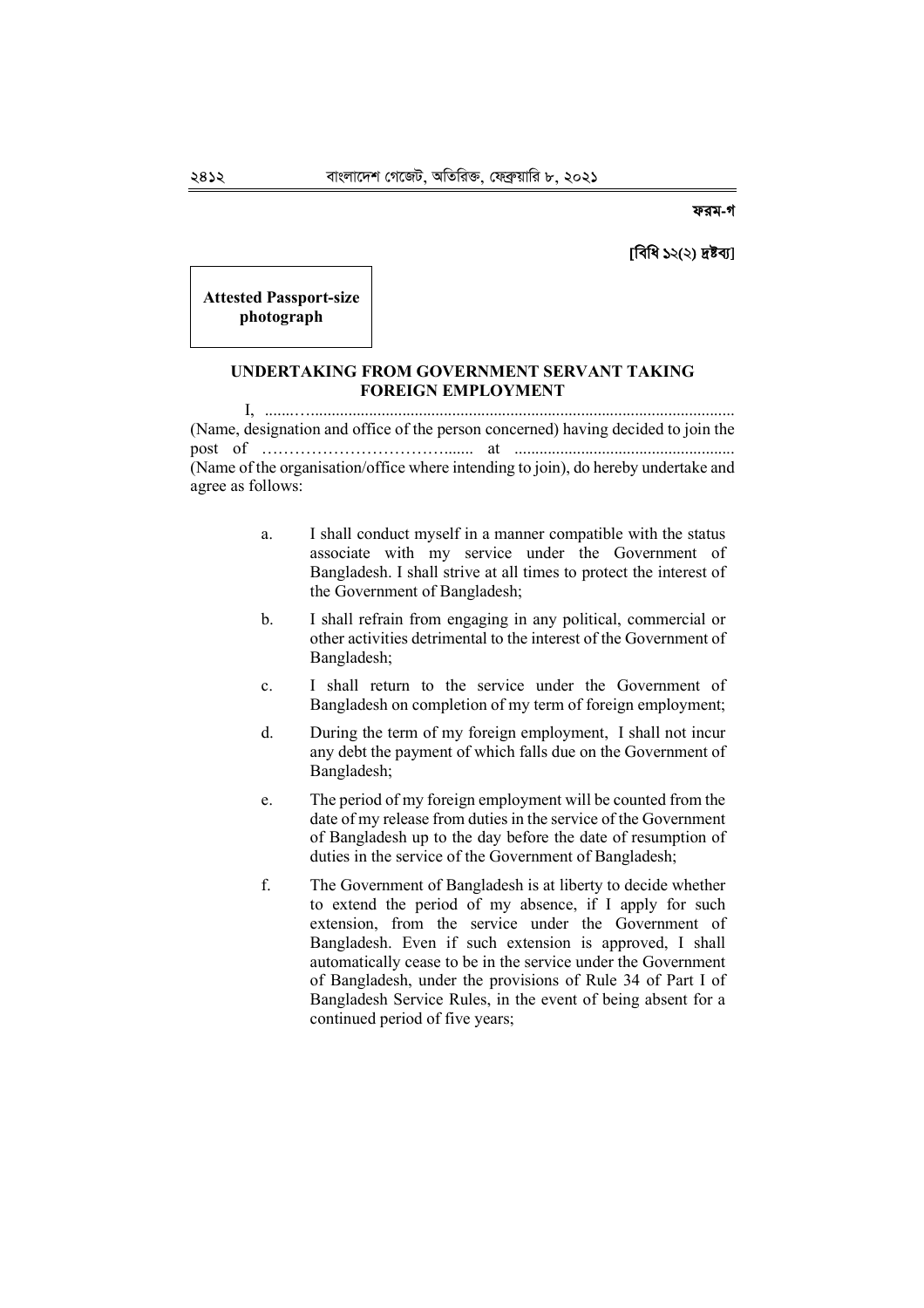- g. I shall report to my administrative Ministry/Division/ Department/ Office/Organisation under the Government of Bangladesh before the expiry of the approved period of absence from my present employment under the Government of Bangladesh failing which, the provisions of paragraph 'f' will be applicable to me;
- h. The Government of Bangladesh will not involve itself in determining the terms of my service with my foreign employer or in settling any dispute with them arising out of my foreign employment;
- i. I shall have no claim of any kind whatsoever against the Government of Bangladesh against any physical or mental incapacity or infirmity resulting from my foreign employment.

#### VERIFICATION

By signing below on this …………… day of ……………… in the year ……………, I acknowledge that I have read and understood the foregoing undertakings set forth in this INSTRUMENT.

> Signature and Seal of the person agreeing to undertake

#### WITNESSES (should be Gazetted Officers):

The foregoing instrument was acknowledged before us on this the ……………… day of ……….in the year ………….. by …………………............

1.

(Signature with Seal)

 $\mathcal{L}$ 

(Signature with Seal)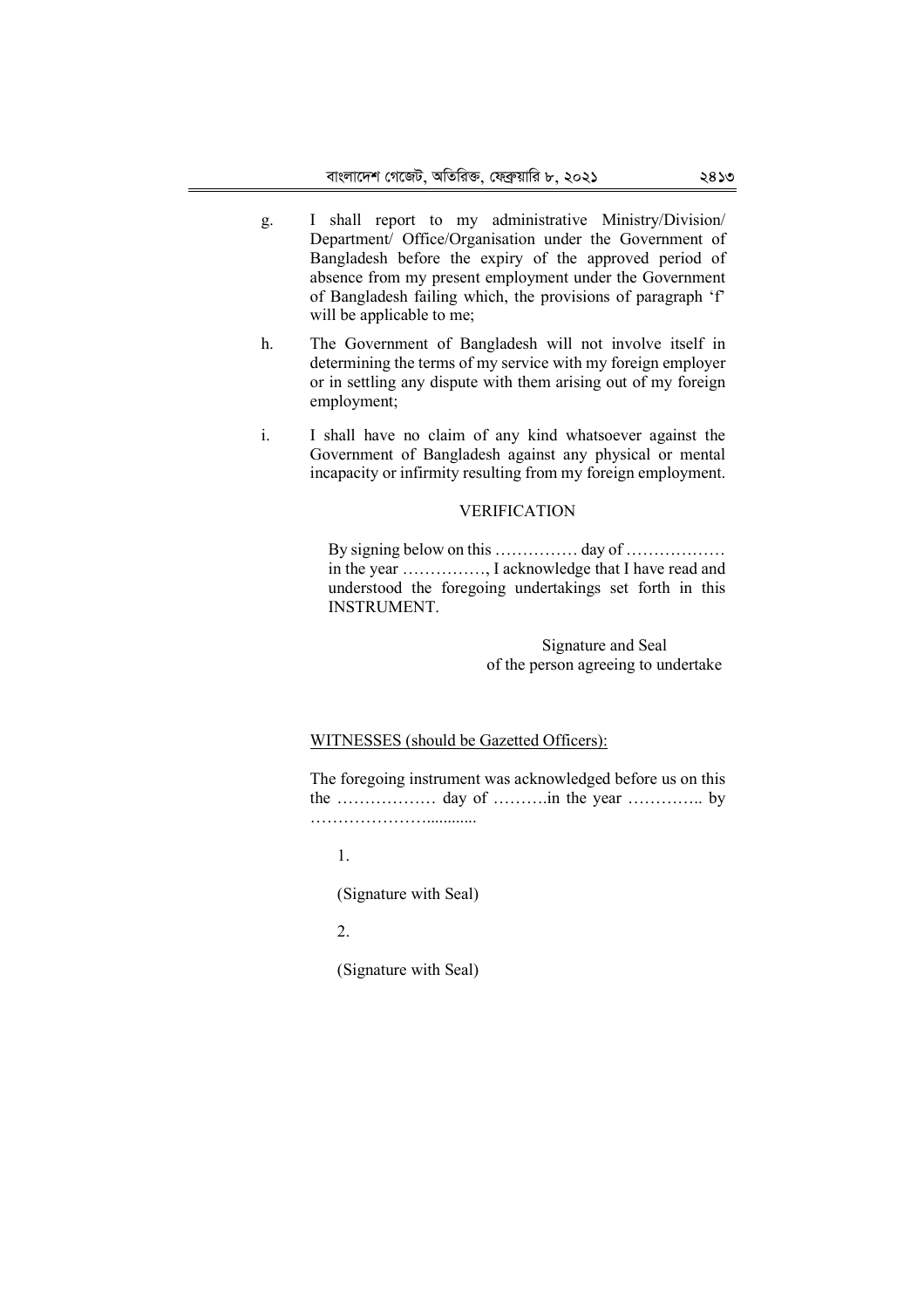### ফরম-ঘ [বিধি ১২(৪) দ্রষ্টব্য]

### **GOVERNMENT OF THE PEOPLE'S REPUBLIC OF BANGLADESH MINISTRY OF…………………………..**

No. ----------------------- Dated : ----------------

#### **Subject: Permission for foreign employment.**

The undersigned is directed to inform that the Government of the People's Republic of Bangladesh is pleased to permit ………………………………… ………………………………................................................................................. (Name, designation and office of the person concerned) to serve in the post of

……………………………....... at .....................………………............................. (Name of the organisation/ office where intending to join) for a period of ..... years ..... months and ..... days with effect from the date he/she relinquishes his/her duties in the service under the government of Bangladesh under the terms and conditions mentioned below:

| a. | The period of his/her service with the foreign employer shall be<br>counted from the date of relinquishment to the date prior to the<br>date of resumption of his/her duties in the service of the<br>Government of Bangladesh and his/her services for the same<br>period will be treated as foreign service under the said foreign<br>employer, with lien, on his/her post in the service of the<br>Government of Bangladesh;                                                               |
|----|-----------------------------------------------------------------------------------------------------------------------------------------------------------------------------------------------------------------------------------------------------------------------------------------------------------------------------------------------------------------------------------------------------------------------------------------------------------------------------------------------|
| b. | The period of his/her foreign employment shall be counted<br>towards his/her seniority, annual increment of pay and<br>retirement. No benefit other than those stipulated herein shall<br>accrue to him/her for this period;                                                                                                                                                                                                                                                                  |
| c. | The Government of Bangladesh is at liberty to decide whether<br>to extend the period of his/her absence, if he/she applies for<br>such extension, from the service under the Government of<br>Bangladesh. Even if such extension is approved, he/she shall<br>automatically cease to be in the service under the Government<br>of Bangladesh, under the provisions of Rule 34 of Part I of<br>Bangladesh Service Rules, in the event of being absent for a<br>continued period of five years; |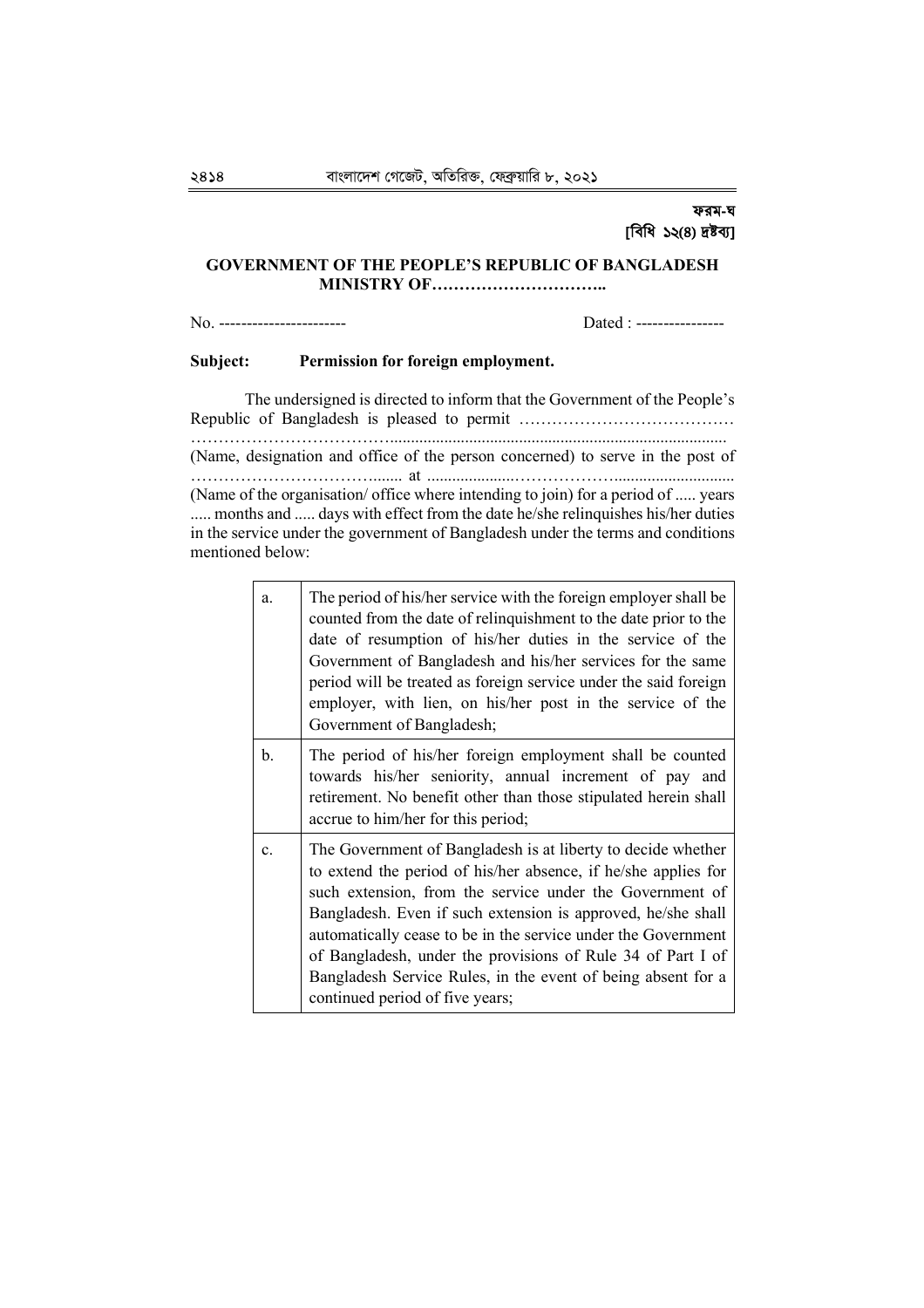| d. | During the period of his/her employment under the foreign<br>employer, he/she shall not receive any pay or allowances<br>(including travelling allowance, etc.) or leave from the<br>Government of Bangladesh;                                                                                                                                                                                                                                                                                                                            |
|----|-------------------------------------------------------------------------------------------------------------------------------------------------------------------------------------------------------------------------------------------------------------------------------------------------------------------------------------------------------------------------------------------------------------------------------------------------------------------------------------------------------------------------------------------|
| e. | The Government of Bangladesh has no responsibility of<br>regulating the terms of his/her leave or paying leave salary due<br>in respect of such leave during the period of his/her<br>employment under the foreign employer. No liability in respect<br>of leave salary on account of such leave earned or taken during<br>foreign employment shall devolve on the Government of<br>Bangladesh or any organisation under it. The Government of<br>Bangladesh will not recover any leave salary contribution from<br>the foreign employer; |
| f. | No expenses to be incurred in connection with his/her joining<br>the post under the foreign employer or resuming his/her post in<br>the service under the Government of Bangladesh after<br>completion of foreign employment shall be borne by the<br>Government of Bangladesh. During his/her service under the<br>foreign employer, he/she will draw his/her pay and allowances,<br>etc., from that employer as per terms of his/her employment<br>with the foreign employer;                                                           |
| g. | He/She will not be entitled to receive any leave salary from the<br>Government of Bangladesh or from any organisation under it<br>in respect of disability leave on account of any disability arising<br>out of his/her employment with the foreign employer, even<br>though the disability might manifest itself after the termination<br>of his/her foreign employment;                                                                                                                                                                 |
| h. | During the period of his/her employment with the foreign<br>employer, he/she will not be entitled to any medical facility in<br>respect of self or members of his/her family at the expense of<br>the Government of the People's Republic of Bangladesh;                                                                                                                                                                                                                                                                                  |
| i. | The Government of the People's Republic of Bangladesh will<br>not involve itself in any way in determining his/her terms to<br>service with his/her foreign employer or in settling any dispute<br>of any kind arising out of his/her employment with the foreign<br>employer. However, he/she may be given consular, legal or any<br>other form of help, if necessary, as a citizen of Bangladesh;                                                                                                                                       |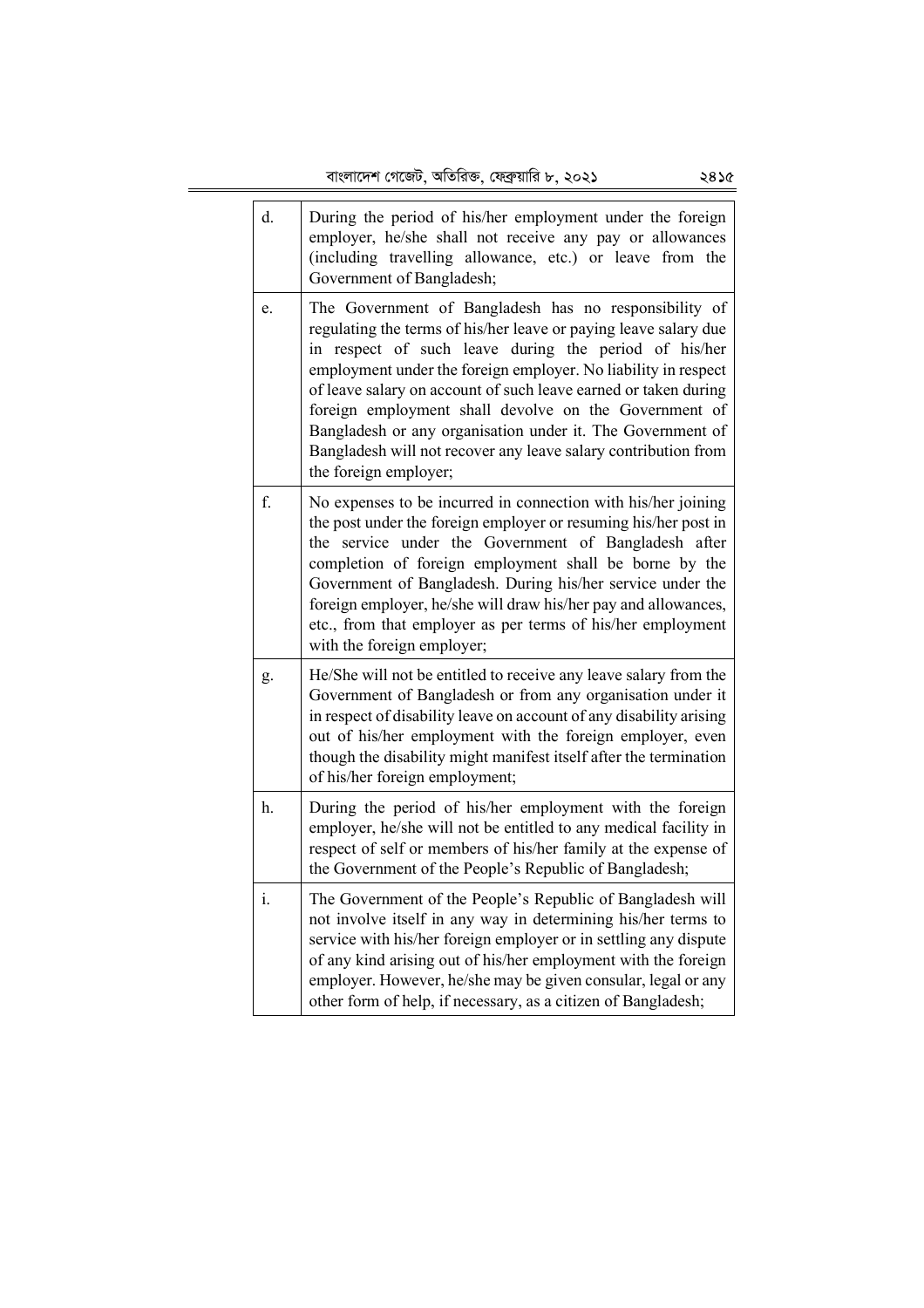| j.             | He/She will regularly pay his/her contributions to General/<br>Contributory Provident Fund, Group Insurance Premium and<br>Benevolent Fund. His/her pension contributions and leave<br>salary contributions will be paid by himself/herself or by<br>his/her foreign employer. He/She shall also pay regularly to the<br>Government Account the instalments of his/her House<br>Building/Motor Car/Motorcycle/Bicycle Loan/advance and<br>other loans or dues payable to the Government; |
|----------------|------------------------------------------------------------------------------------------------------------------------------------------------------------------------------------------------------------------------------------------------------------------------------------------------------------------------------------------------------------------------------------------------------------------------------------------------------------------------------------------|
| k.             | During the lien period he/she shall submit the required<br>information (such as statement of assets, income tax return,<br>etc.) as instructed by the Government from time to time;                                                                                                                                                                                                                                                                                                      |
| $\mathbf{1}$ . | If his/her contact address/telephone number/fax number or<br>e-mail address is changed during the lien period, he/she<br>immediately inform the concerned authority of it;                                                                                                                                                                                                                                                                                                               |
| m.             | On termination of his/her foreign employment, he shall resume<br>the duties of his post in Bangladesh immediately. In case of his<br>failure to report to his employer in the Government of<br>Bangladesh within the approved period of lien, the period of<br>his/her absence beyond the approved period of lien will be<br>treated as unauthorised absence and disciplinary actions will be<br>taken against him/her;                                                                  |
| n.             | The Government of Bangladesh may cancel the permission of<br>foreign employment/lien at any time for public interest or for<br>violation of any of the undertakings agreed by him/her;                                                                                                                                                                                                                                                                                                   |
| 0.             | During the period of his/her employment with the foreign<br>employer, he/she shall pay 1% of his/her Basic Pay of such<br>foreign employment to the Government Treasury Account.<br>He/She shall submit a declaration duly attested by the employer<br>regarding the salary drawn by him/her during the lien period;                                                                                                                                                                     |
| p.             | On completion of foreign employment, he/she shall join his/her<br>administrative Ministry/Division/workplace (whichever is<br>applicable) and inform the concerned authority permitting lien<br>within 7 (seven) working days;                                                                                                                                                                                                                                                           |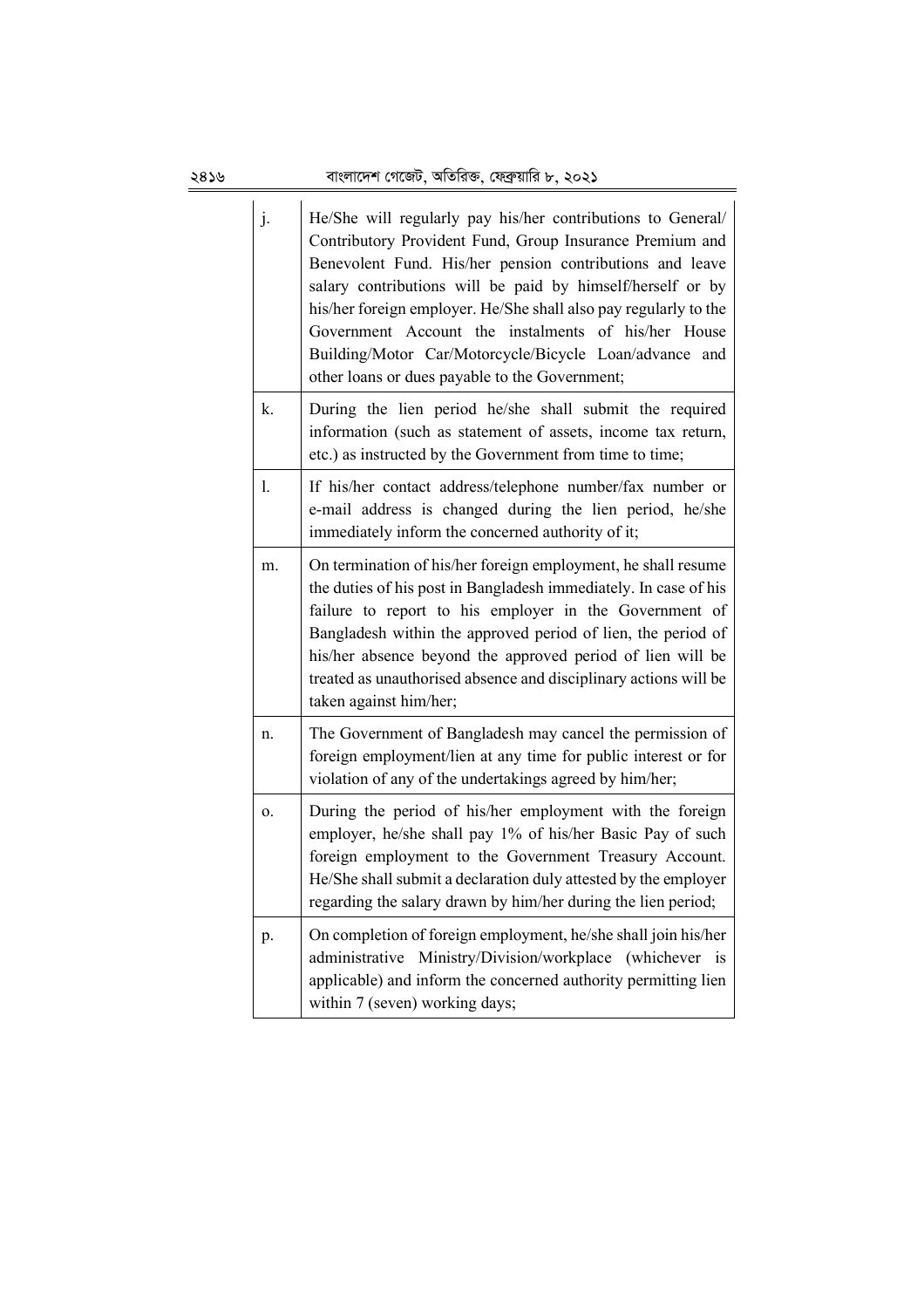| q. | Before the completion of the approved period of foreign<br>employment, he/she may join his/her administrative<br>Ministry/Division/workplace with release order from the<br>concerned foreign employer. In such a case, the concerned<br>authority will take necessary action to cancel the remaining<br>period of his/her lien; |
|----|----------------------------------------------------------------------------------------------------------------------------------------------------------------------------------------------------------------------------------------------------------------------------------------------------------------------------------|
| r. | He/She will comply with any other condition mentioned in the<br>rules                                                                                                                                                                                                                                                            |

2. Violation of any of the terms and conditions mentioned above and also in the undertaking appended hereto may lead to cancellation of this lien and initiation of disciplinary actions against him/her.

To The Government Servant concerned Signature and Seal of the authorised officer

Copy forwarded (not in order of seniority) for information and necessary action to:

| 1.   | Cabinet Secretary, Cabinet Division/Principal Secretary, Prime Minister's Office              |
|------|-----------------------------------------------------------------------------------------------|
| 2.   | Senior Secretary/Secretary, Ministry of Public Administration/Home Affairs/Foreign<br>Affairs |
| 3.   | Secretary/Senior Secretary, Ministry of /Division (concerned)                                 |
| 4.   | <b>Controller General of Accounts</b>                                                         |
| 5.   | Director General, Department of Immigration and Passports                                     |
| - 6. | Director, Government Accommodation, Bangladesh Secretariat, Dhaka (Where necessary).          |
| 7.   | Immigration Officer, Hazrat Shahjalal International Airport, Dhaka.                           |
| 8.   | Senior System Analyst, Ministry of Public Administration (Where necessary)                    |
| 9.   | General Manager, Exchange Control Department of Bangladesh Bank, Dhaka.                       |
| 10.  | Concerned employer.                                                                           |

11. Others concerned (as necessary).

Signature and Seal of the Authorised officer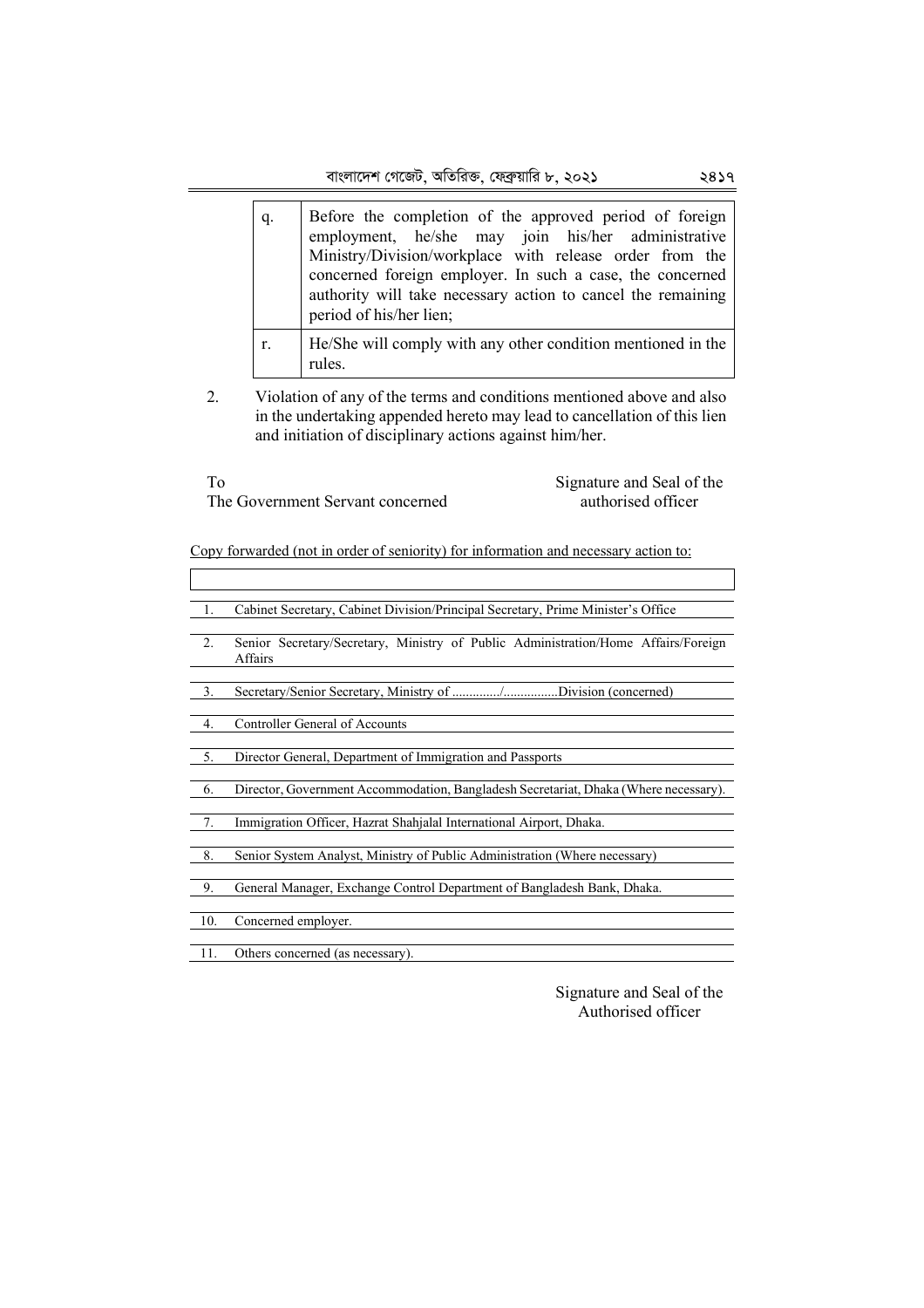## GOVERNMENT OF THE PEOPLE'S REPUBLIC OF BANGLADESH MINISTRY OF …………………………..

No. ------------------------ Dated: -------------------

Subject: Letter of no objection for foreign employment.

The undersigned is directed to inform that the Government of the People's Republic of Bangladesh is pleased to permit …………………………..........…… (Name, designation and office of the person concerned) to serve in the post of ……………………....... at ....................…………… (Name of the organisation/ office where intending to join) for a period of ....... years ....... months and ...... days under the conditions mentioned below:

- a. He/She shall conduct himself/herself in a manner compatible with the status associate with his/her service under the Government of Bangladesh. He/She shall strive at all times to protect the interest of the Government of Bangladesh;
- b. He/She shall refrain from engaging in any political, commercial or other activities detrimental to the interest of the Government of Bangladesh;
- c. During the term of his/her foreign employment, he/she shall not incur any debt the payment of which falls due on the Government of Bangladesh.

Signature and seal of the Authorised officer